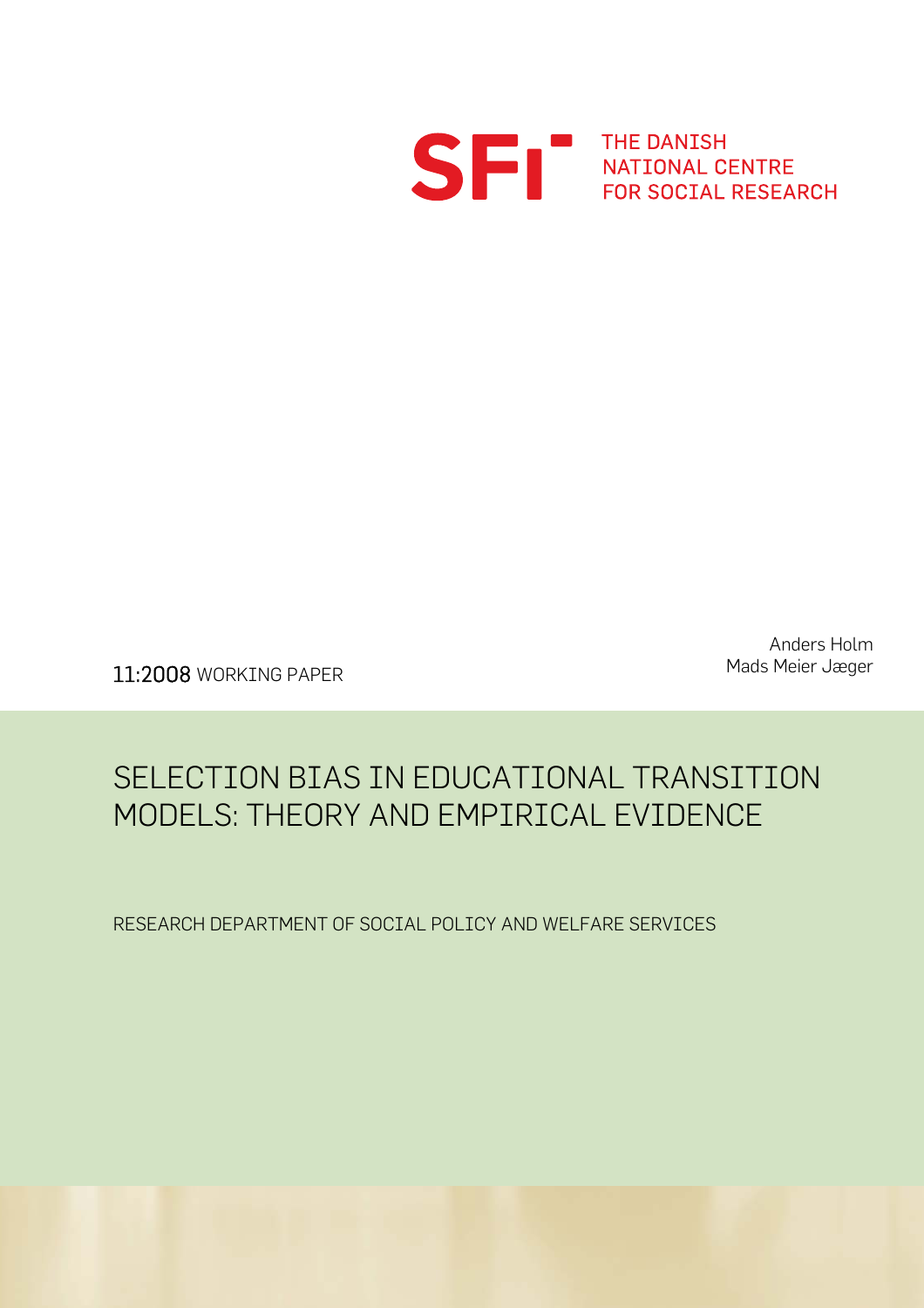# Selection Bias in Educational Transition Models: Theory and Empirical Evidence

Anders Holm & Mads Meier Jæger

Social Policy and Welfare Services Working Paper 11:2008

The Working Paper Series of The Danish National Centre for Social Research contain interim results of research and preparatory studies. The Working Paper Series provide a basis for professional discussion as part of the research process. Readers should note that results and interpretations in the final report or article may differ from the present Working Paper. All rights reserved. Short sections of text, not to exceed two paragraphs, may be quoted without explicit permission provided that full credit, including ©-notice, is given to the source.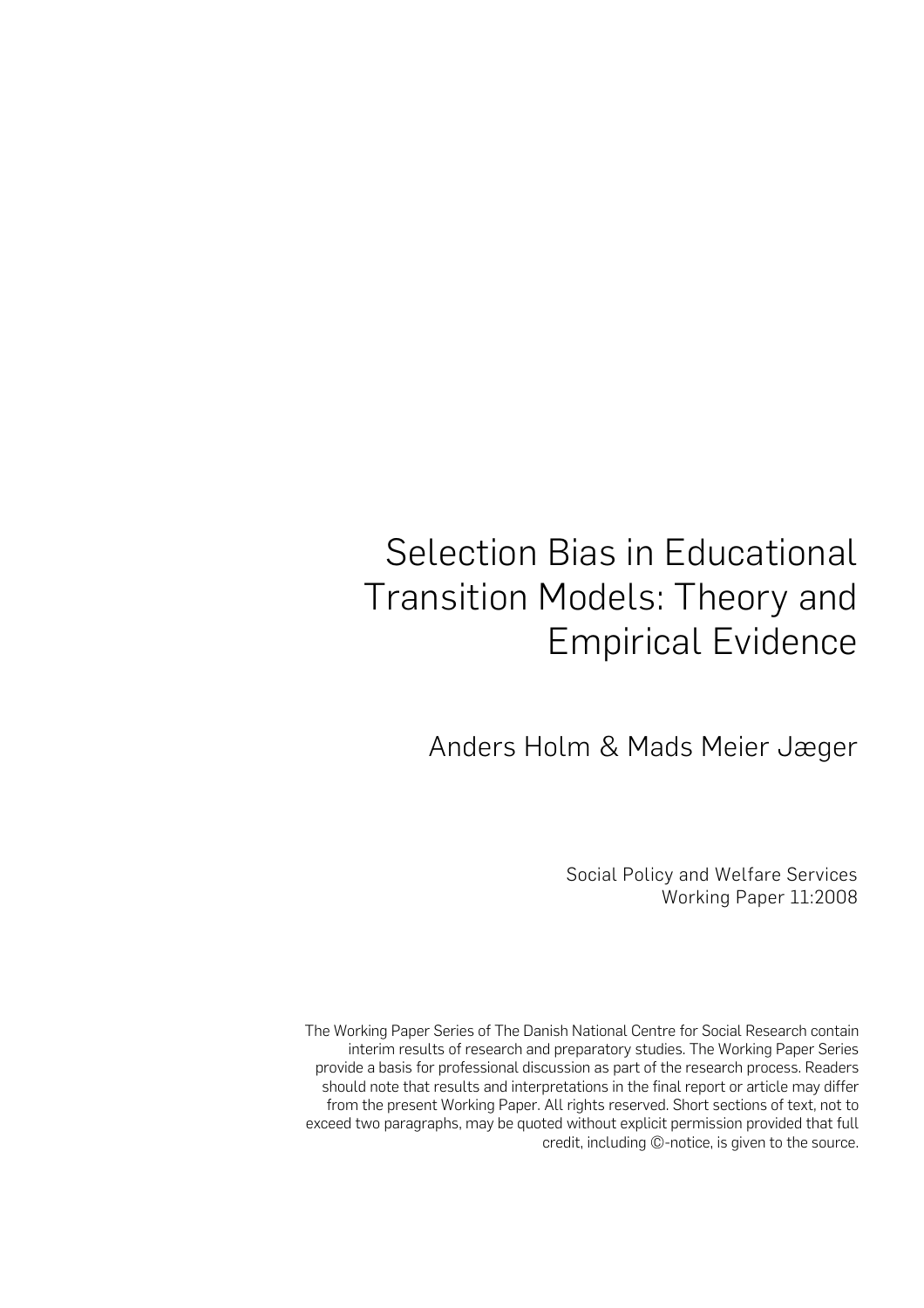### **Selection Bias in Educational Transition Models: Theory and Empirical Evidence**

Anders Holm\* and Mads Meier Jæger\*\*

\* Department of Sociology, University of Copenhagen [\(anders.holm@sociology.ku.dk\)](mailto:anders.holm@sociology.ku.dk) \*\* The Danish National Centre for Social Research [\(mads@sfi.dk](mailto:mads@sfi.dk))

#### **15 July 2008**

Most studies using Mare's (1980, 1981) seminal model of educational transitions find that the effect of family background decreases across transitions. Recently, Cameron and Heckman (1998, 2001) have argued that the "waning coefficients" in the Mare model are driven by selection on unobserved variables. This paper, first, explains theoretically how selection on unobserved variables leads to waning coefficients and, second, illustrates empirically how selection leads to biased estimates of the effect of family background on educational transitions. Our empirical analysis using data from the United States, United Kingdom, Denmark, and the Netherlands shows that when we take selection into account the effect of family background variables on educational transitions is largely constant across transitions. We also discuss several difficulties in estimating educational transition models which deal effectively with selection.

Word count: 7,674.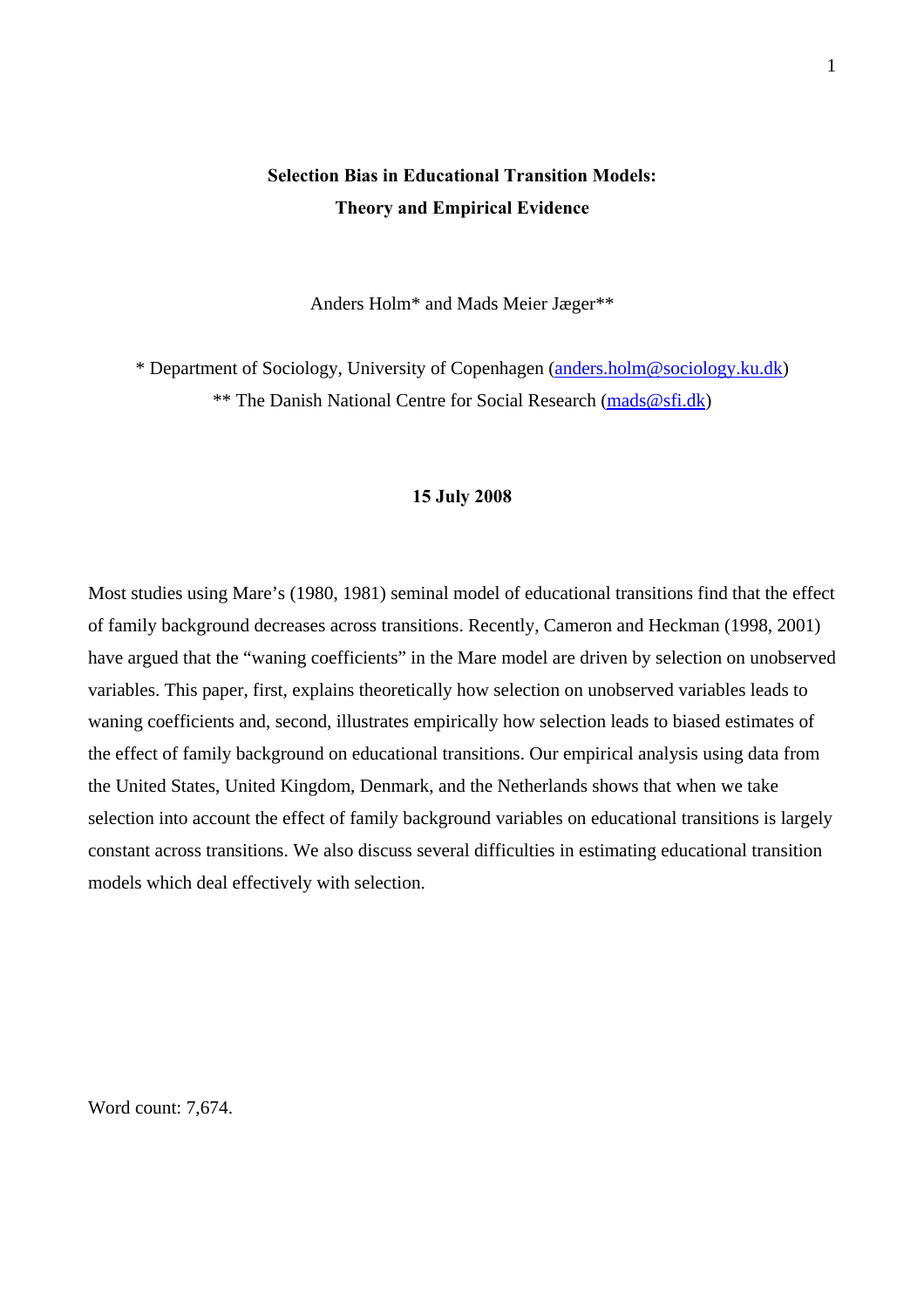#### **1. Introduction**

Robert Mare's (1979; 1980; 1981) model of educational transitions represents one of the major methodological contributions to the literature on family background and educational outcomes. Instead of years of completed schooling and linear regression models, Mare suggested to treat educational attainment as a sequence of transitions from lower to higher educational levels. The principal advantages of Mare's educational transition model are, first, that it conforms better to the way most sociologists think about educational attainment (as a sequence of transitions) and, second, that it allows researchers to model the effect of family background variables on the probability of making successive educational transitions.

The Mare model is, and for long time has been, highly influential in applied research (e.g., Garnier and Raffalovich 1984; Cobalti 1990; Heath and Clifford 1990; Shavit and Blossfeld 1993; Hansen 1997; Shavit and Westerbeek 1998; Vaid 2004). One of the recurring findings from empirical studies using the Mare model is that the effect of family background variables decreases or "wanes" across educational transitions. Several theories such as the theories of Maximally Maintained Inequality (Raftery and Hout 1993) and Effectively Maintained Inequality (Lucas 2001) have been proposed as substantive explanations of this "waning coefficients" phenomenon.

In two influential papers Cameron and Heckman (1998, 2001) argue that the waning coefficients in the Mare model are an artifact of an arbitrary choice of parameterization and selection on unobserved variables. Selection implies that the group at risk of making educational transitions becomes increasingly selective at higher transitions. For example, it is reasonable to assume that the group of youth that makes the transition from elementary school to high school on average has lower academic ability than the group that makes the transition from high school to college. If academic ability or some other important factor that affects the transition probability is not observed, the effect of this unobserved variable causes systematic bias in the estimated effects of family background variables on the probability of making successive educational transitions. Mare (1993) has observed that selection on unobserved variables leads to bias.

In this paper we address the crucial question of how selection on unobserved variables affects estimates of the effect of family background variables in educational transition models. Given the popularity of the Mare model in applied sociological research but, at the same time, the lack of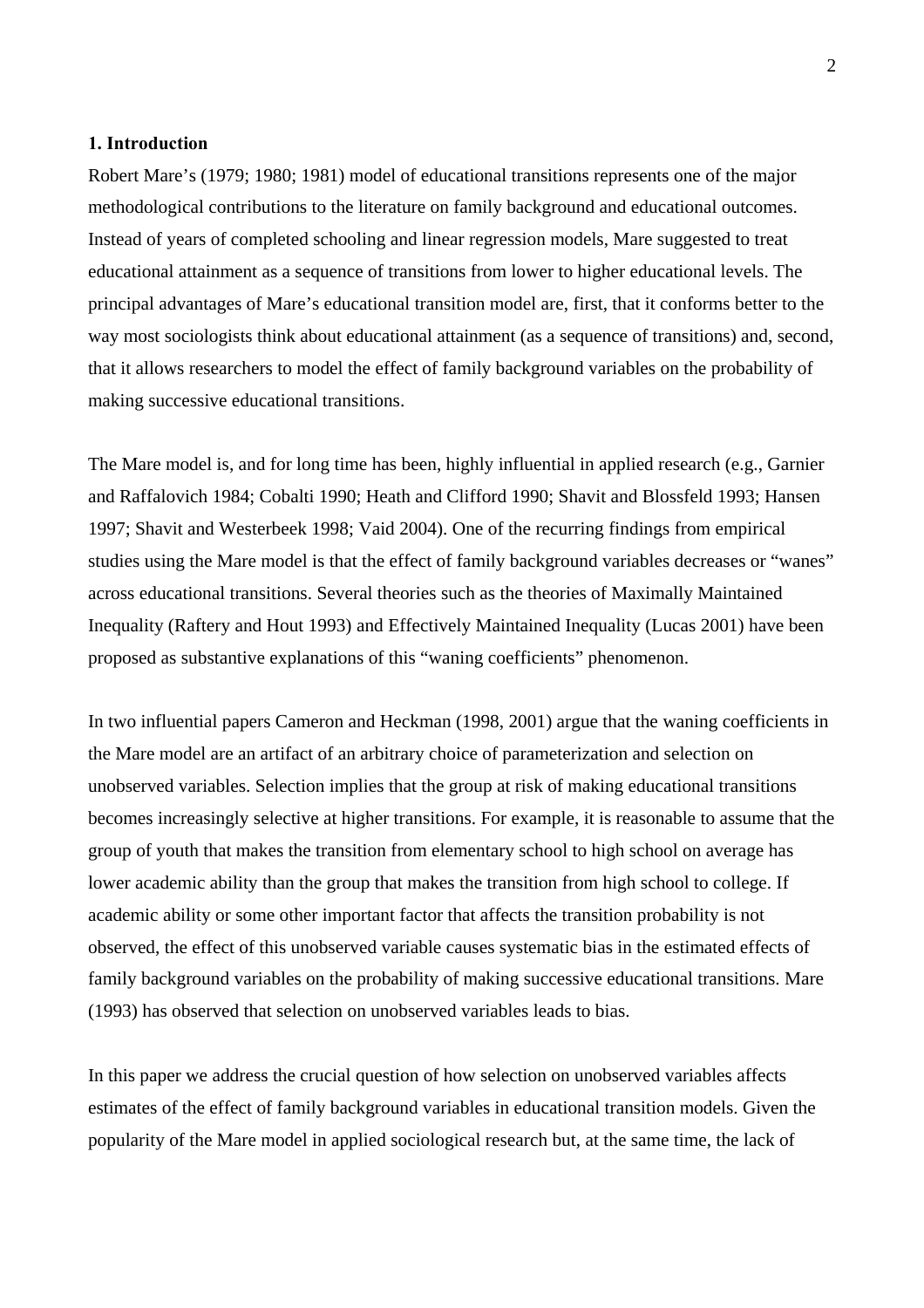attention to the role of selection in this type of model, it seems essential to explicate how selection affects empirical estimates of the effect of family background on educational transitions.<sup>[1](#page-4-0)</sup> The paper seeks to contribute to the existing literature in two areas: *theoretical clarification* of the role of selection on unobserved variables in the Mare model and *empirical illustration* of the impact of selection bias in empirical analysis.

First, we show theoretically how selection on unobserved variables leads to bias in estimates of the effect of explanatory variables on the probability of making successive educational transitions. For simplicity, we propose a Mare model with only two transitions: (1) the transition from elementary school to high school (or a similar type of upper secondary education) and, conditional on having made the first transition, (2) the transition from high school to college (or a similar type of higher education). The theory behind our approach easily generalizes to situations with more than two educational transitions. We show that parameter bias in the Mare model originates in two phenomena: *selection on unobserved variables* which leads to downward bias in the effect of family background variables at higher educational transitions (i.e., waning coefficients) and *scaling effects* (different variances in the distributions of unobservables in the populations at risk of making successive educational transitions) which lead to upward bias. In empirical applications it is usually not possible to distinguish between bias arising from selection on unobserved variables and scaling effects (Mare 2006).

Second, using data from four countries (the United States, the United Kingdom, Denmark, and the Netherlands) we provide empirical illustrations of how selection on unobserved variables affects estimates of the effect of family background on educational transitions. Our analysis is built around trying to distinguish between two alternative hypotheses: a "waning coefficients" hypothesis claiming that the effect of family background declines across educational transitions (Raftery and Hout 1993; Lucas 2001) and a "constant inequality" hypothesis arguing that, due to selection on

 $\overline{a}$ 

<span id="page-4-0"></span><sup>&</sup>lt;sup>1</sup> Several studies deal with other aspects of the Mare model such as improvements in identification from repeated measurements of family background variables (Lucas 2001) and a more parsimonious formulation of the Mare model along the lines of Anderson's (1984) Stereotype Ordered regression model (Hauser and Andrew 2006). With the exception of Breen and Jonsson (2000) we are not familiar with any study that addresses selection on unobserved variables in educational transition models. In the economics literature selection bias in educational transition models is more often dealt with (e.g., Chevalier and Lanot 2002; Lauer 2003; Arends-Kuenning and Duryea 2006; Colding 2006)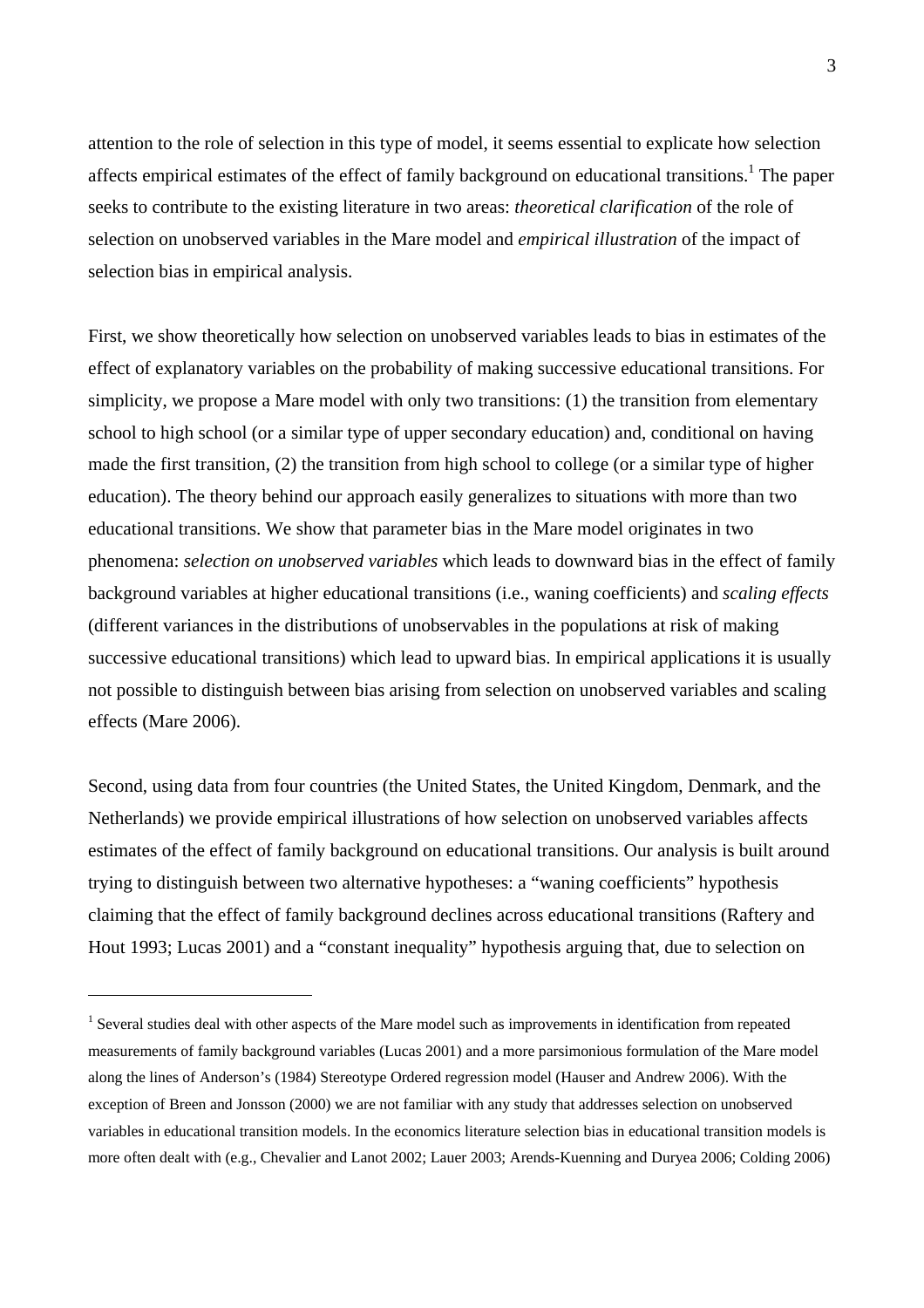unobserved variables, the effect of family background is constant across transitions. We use nonparametric Manski bounds (Manski 1995; Horowitz and Manski 1998) to show that, when not imposing any parametric assumptions about the transition probabilities in the four countries under study, our data alone cannot distinguish between the waning coefficients and the constant inequality hypotheses. In other words, the data is equally consistent with both hypotheses. To distinguish between the two hypotheses we need to apply parametric assumptions similar to those in the Mare model. We assume bivariate normal distributions for the two educational transitions and estimate simple and bivariate probit transition models. When estimating simple probit models for the individual countries we find the typical waning coefficients pattern reported in previous studies. When estimating bivariate probit models for each country which allow for a correlation between the unobserved variables in each transition we also find waning coefficients. However, due to small sample sizes the correlation between the unobservables in the two educational transitions is very poorly identified. Finally, when pooling the data for three of the four countries (the Netherlands is excluded in this part of the analysis) and using country-specific transition rates at each of the two transitions as instruments our bivariate probit model shows that the effect of family background is largely constant across educational transitions. The models which use the pooled data also provide credible estimates of the correlation between the unobservables in the two transitions.

We conclude, first, that selection (and scaling) effects appear to have a significant impact on substantive conclusions regarding the impact of family background on educational transitions. Second, we find that it is necessary to impose parametric assumptions on transition probabilities to deal with selection and to distinguish between competing hypotheses. Third, we conclude that it is difficult to estimate educational transition models which deal effectively with selection on unobserved variables.

#### **2. Selection in Educational Transition Models**

#### *2.1 The Basic Model*

Mare's (1979, 1980, 1981) original transition model consists of a sequence of binary logit models in which the dependent variables are dummy variables for making the *j*'th educational transition conditional on previously having made the *j*-1'th transition. Our model consists of only two transitions and, for reasons that will become clear shortly, we prefer the probit specification to the logit specification used by Mare.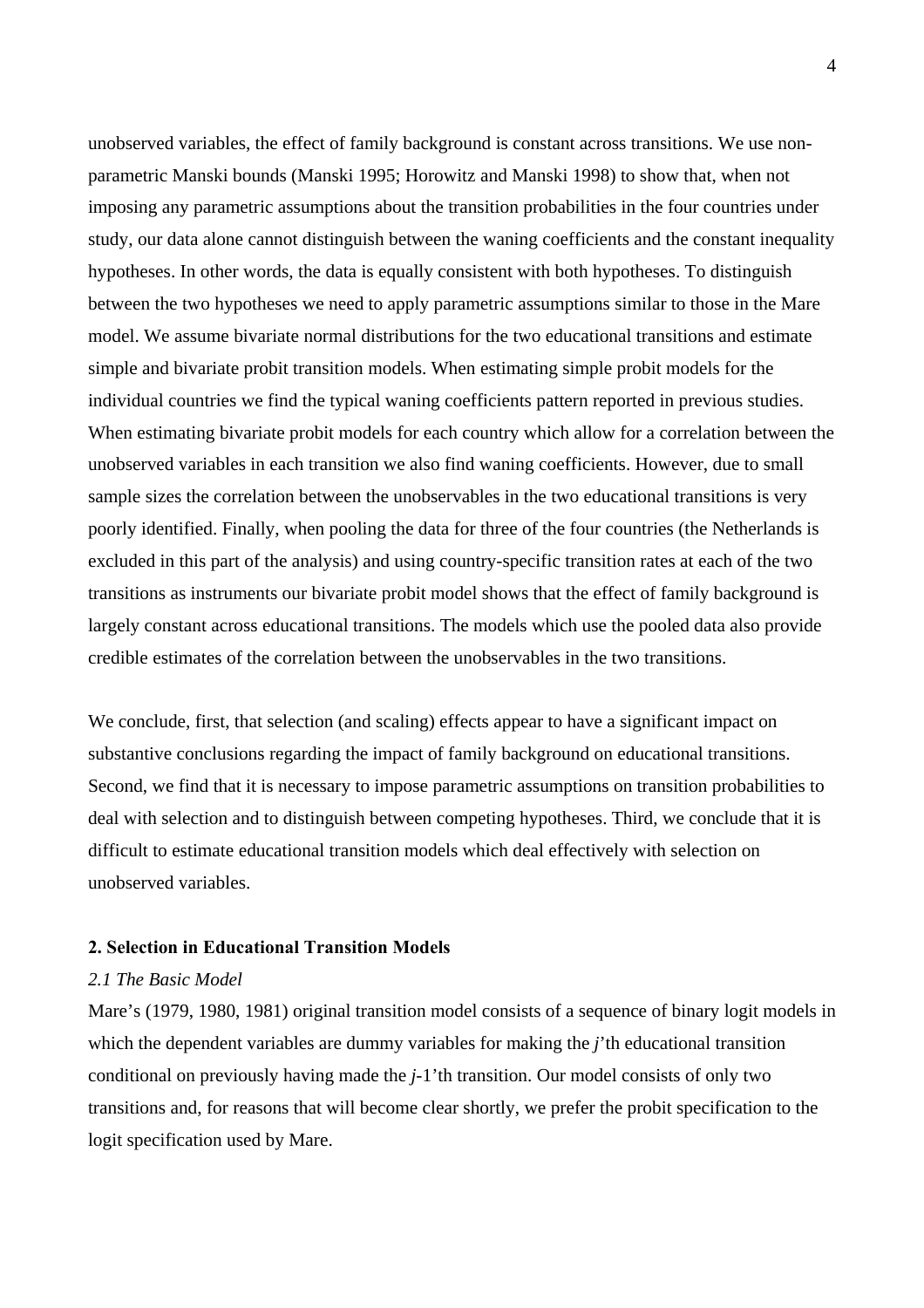Define the two latent stochastic variables  $y_1^*$  and  $y_2^*$  which capture the propensity to make transition 1 and 2 in an educational system. As described previously, transition 1 represents the transition from elementary school to high school (or equivalent upper secondary schooling such as *A* levels in the UK or the *Gymnasium* in Denmark) and transition 2 represents the transition from high school to higher education (for example, college, university, or university-college education). These types of transitions exist in most Anglo-American and Western European educational systems. We assume that in order for individuals to complete transition 2 they must first successfully complete transition 1. We never observe the latent variables  $y_1^*$  and  $y_2^*$  but instead two binary variables *y* indicating if individuals make each of the educational transitions. These binary variables are defined as  $y_j = 1$  if  $y_j^* > 0$  and 0 otherwise,  $j = 1,2$ , with *j* indexing transitions.

The likelihood that an individual makes each educational transition depends on a set of observed variables (for example, parents' education and income, academic ability and motivation) and some unobserved variables. The process of educational transitions can be represented by the following system of regression equations

$$
y_1^* = \beta_1 x_1 + e_1
$$
  

$$
y_2^* = \beta_2 x_2 + e_2
$$

where  $x_j$ ,  $j = 1,2$  represents observed variables for each transition and  $e_j$ ,  $j = 1,2$  represent error terms that capture the effect of unobserved variables. We assume that the error terms are distributed as

$$
\begin{bmatrix} e_1 \\ e_2 \end{bmatrix} \square N(\mathbf{0}, \Sigma),
$$

where

1 1 ρ  $=\begin{pmatrix} 1 & \rho \\ \rho & 1 \end{pmatrix}$  $\Sigma = \begin{vmatrix} 1 & F \end{vmatrix}$ .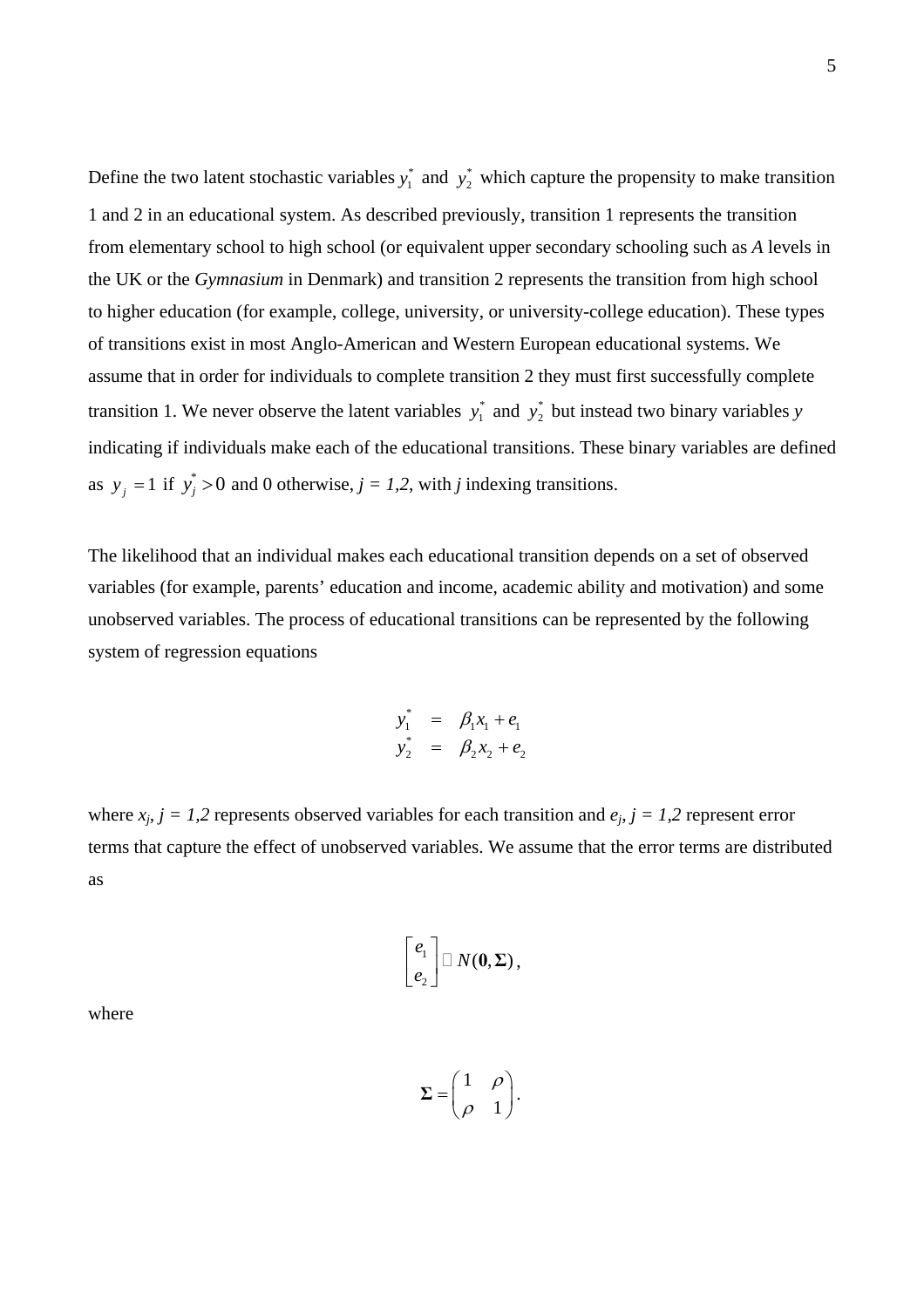The coefficient  $\rho$  captures the correlation between the unobserved variables in each educational transition. Our reason for choosing the probit specification over the logit used by Mare (1980, 1981) is that the probit specification allows us to estimate  $\rho$  and thereby to take into account the fact that the unobserved variables that affect the propensity to make educational transitions are correlated across transitions. We name this model the bivariate probit selection model. In empirical analysis we cannot identify the variance of either of the error terms *e* and, as is always the case in the probit model, they are normalized to 1.

#### *2.2 Selection Effects*

The fundamental problem in analyzing educational transitions in the model presented above is that the probability of making the second transition depends on whether or not individuals have previously made the first transition; i.e., the group at risk of making the second transition is a *selected sample*. In this section we explain how sample selection might lead to bias in educational transition models. We first give an intuitive explanation of how selection works and then present a formal statistical account of selection bias.

#### -- FIGURE 1 ABOUT HERE --

Figure 1 shows the relationship between the latent propensity to make the first transition,  $y_1^*$  and a hypothetical explanatory variable, *x*. The shaded area represents the distribution of the data. In Figure 1 the threshold for making the first transition is represented by the horizontal axis. Empirically, educational systems differ with regard to the strength of the selection at the first transition. This difference can be conceptualized by shifting the horizontal axis up or down. Students with high values of *x*, for example parental education, have a higher propensity to make the first transition than students with low values of *x* and thus a higher probability of actually making this transition. However, students with identical values of *x* also have different probabilities of making the first transition. This difference is caused by unobserved factors, for example academic ability or motivation which, in addition to *x*, also affect whether students make the first transition. Consequently, student with low values of *x* but high values of unobserved factors tend also to make the first transition. This is not the case for students with high values of *x* who tend to make the first transition irrespective of their values on the unobserved factors. Thus, among students with low values of *x* we typically expect a large amount of selection on unobserved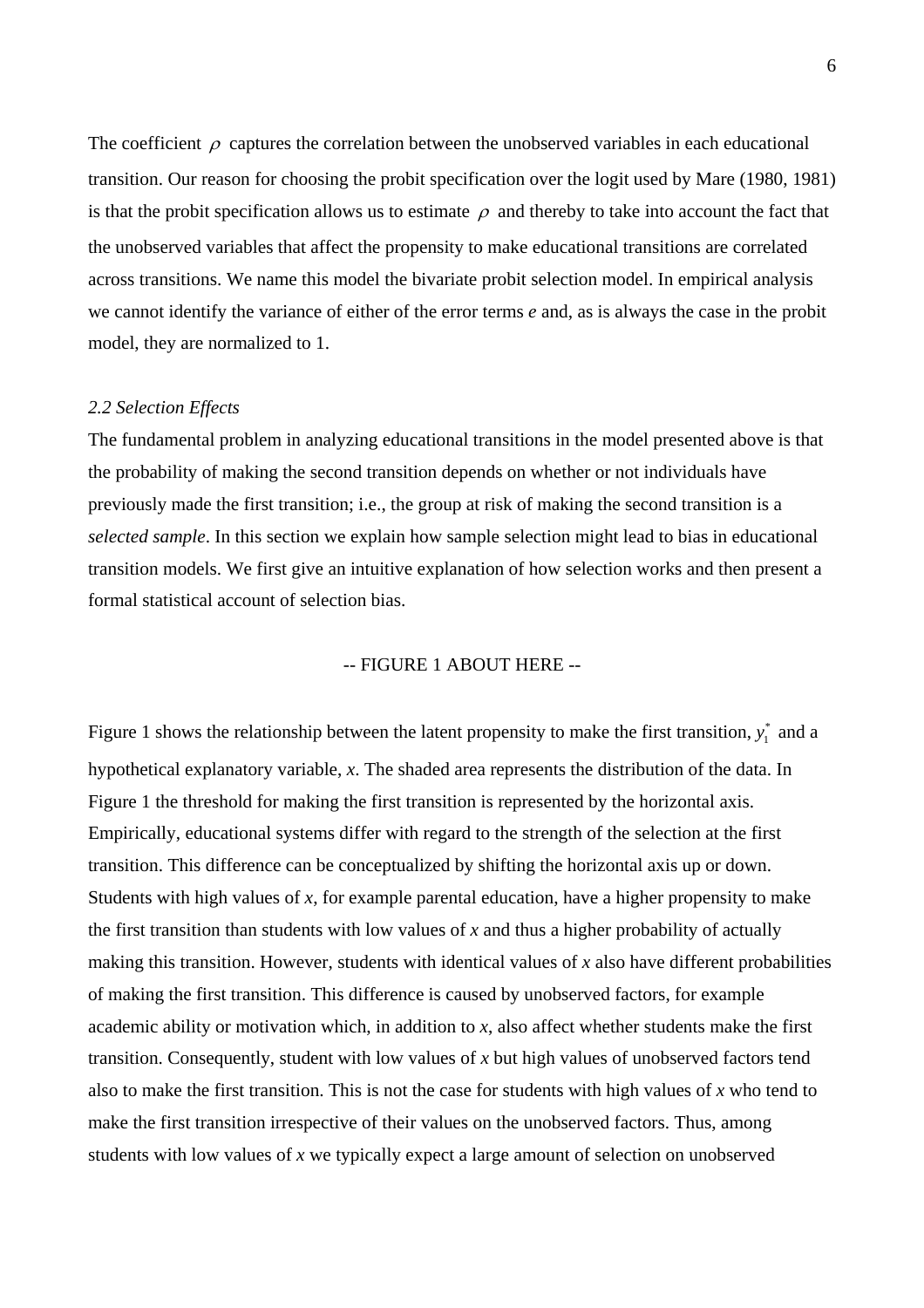characteristics whereas is not to the case for students with high values of *x*. This difference in the impact of the unobservables is important when we later inspect non-parametric bounds for the relationship between *x* and the probability of making the second transition.

#### -- FIGURE 2 ABOUT HERE --

From Figure 1 we are able to estimate the true relationship between *x* and *y1* because we have available the whole sample. Now imagine a high correlation between  $y_1^*$  and  $y_2^*$  meaning that the *xy1* and the *x*-*y2* plots look very similar. We would then illustrate the relationship between *x* and *y2* as shown in Figure [2](#page-8-0). The dotted horizontal line shows the threshold for making the first transition.<sup>2</sup> Hence, the distribution above the horizontal dotted line is the empirical relationship between *x* and  $y_2^*$  that is observed in the data (since we only observe whether  $y_2^*$  is above the threshold for making the second transition, here indicated by the *x*-axis). From the figure it is evident that because of the selection at the first transition which leaves only a subpopulation of the whole sample at risk o f making the second transition we estimate a biased regression slope for the relationship betwe en *x* and  $y_2^*$  (the dashed slope) if we only use data for those individuals who made the first transition. The reason why we observe this pattern is that students with low values of *x* in the sample of individuals who made the first transition have higher values on the unobservables than students in the whole sample (and vice versa for students with high values of *x*). Sample selection thus means that the empirical relationship between  $x$  and  $y_2$  is biased downwards. Note that this empirical relationship is different from the true relationship between *x* and the probability of making the second transition which is shown by the solid slope.

#### *2.3 Scaling Effects*

 $\overline{a}$ 

Selection potentially induces two different types of bias in the estimated effects of family background variables on educational transitions. The first type of bias originates in the problem of using a selected sample and leads to downward bias in parameter estimates. This bias is illustrated above. The second bias originates in a scaling problem which is caused by the fact that the distribution of the unobservables is different in the selected sample and in the whole sample. It

<span id="page-8-0"></span><sup>&</sup>lt;sup>2</sup> Due to the probabilistic relationship between  $y_1^*$  and  $y_2^*$  this thresholds will not be a horizontal line but rather a jittered curve along the horizontal axis. However, for simplicity it is represented by a straight line.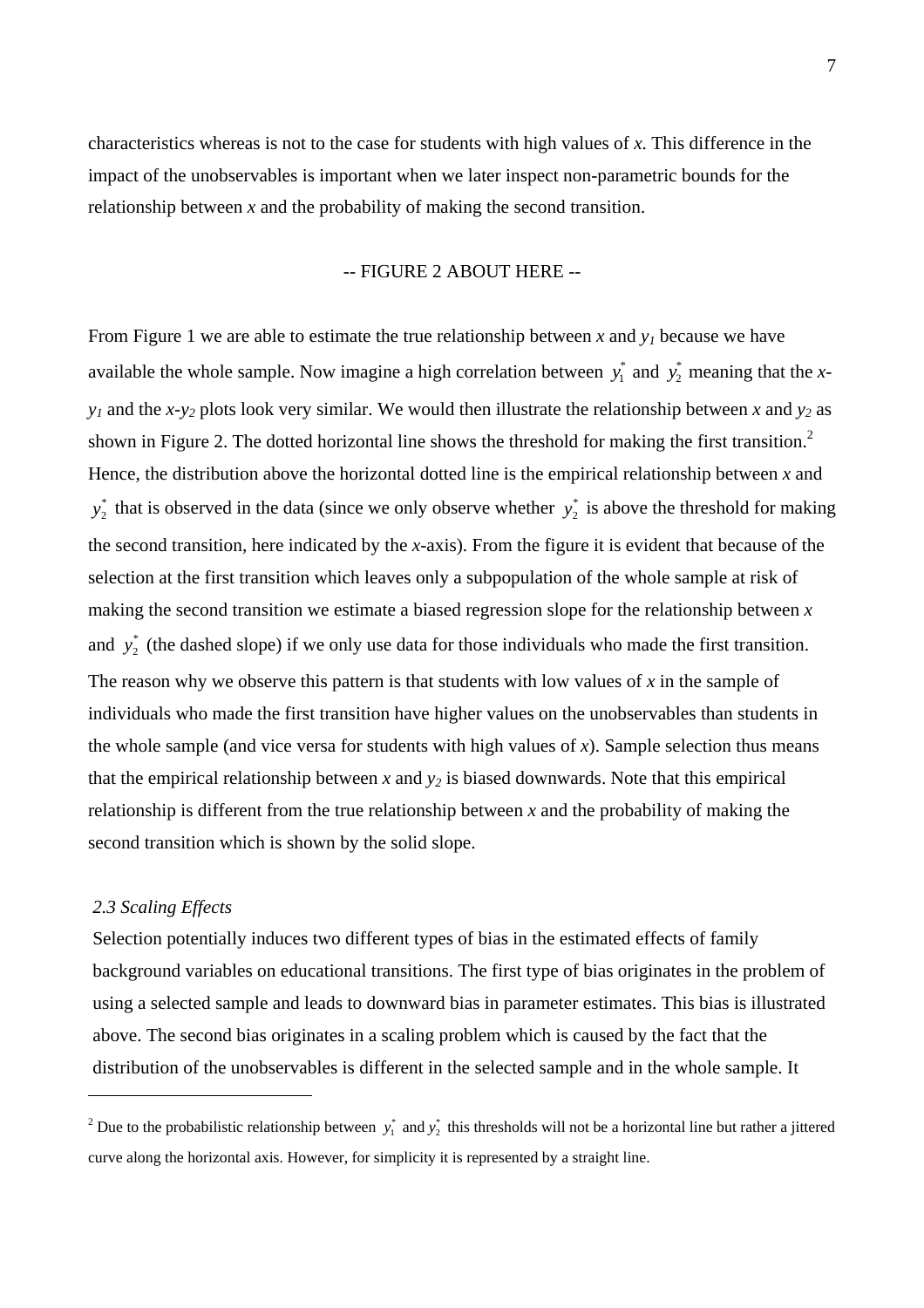turns out that the variance in the selected sample is smaller than the variance in the whole sample (intuitively, this happens because students become more similar on unobserved characteristics at higher transitions). In binary probability models such as the Mare model the variance of the error term is not identified and must be normalized (in the probit model the variance is normalized to 1 and in the logit model the variance is normalized to  $\pi^2/3$ ). Furthermore, binary probability models do not identify the actual regression coefficients associated with explanatory variables but only the regression coefficients divided by the error variance in the probability (probit/logit) model. However, since the variance in the selected sample is lower than the variance in the whole sample the regression coefficients for the effect of family background variables in the second transition are upwardly biased when analyzing the selected sample because the denominator (in the case of the probit) is smaller than 1 (assuming that the variance in the selected sample is 0.8 and the true regression coefficient is 1 it is easy to illustrate the upward bias from scaling. For transition 1 we get:  $\tilde{\beta} = 1/1 = 1$  and for transition 2 we get:  $\tilde{\beta} = 1/0.8 = 1.25$ ). We formally show the bias from scaling in Appendix 1.

#### *2.4 Selection and Scaling Effects in a Formal Model*

We now present the selection problem in a formal model. This formal model leads to a natural statistical way of dealing with the selection problem. Our aim is to get insights into how selection and scaling affects the estimated effects of family background variables on the second transition (and, possibly, later transitions).

We study the conditional probability of making the second transition and decompose this probability into three different components: (1) the true effect of the observed family background variables (the *x*'s), (2) the selection effect, and (3) the scaling effect. Our decomposition is based on the approximation suggested by Nicoletti and Peracchi (2001) who shows that it works well for  $\rho$ correlation coefficients up to 0.8 (see Appendix 2 for a derivation of the approximation). The approximation is a convenient way of representing *attenuation bias* (the combined effect of selection and scaling) and has the following form

$$
P(Y_2 = 1 | Y_1 = 1) \approx \Phi \left( \frac{\beta_2 x_2 + \rho \lambda (\beta_1 x_1)}{\sqrt{1 - \rho^2 \left\{ \beta_1 x_1 \lambda (\beta_1 x_1) + \lambda (\beta_1 x_1)^2 \right\}}} \right). (1)
$$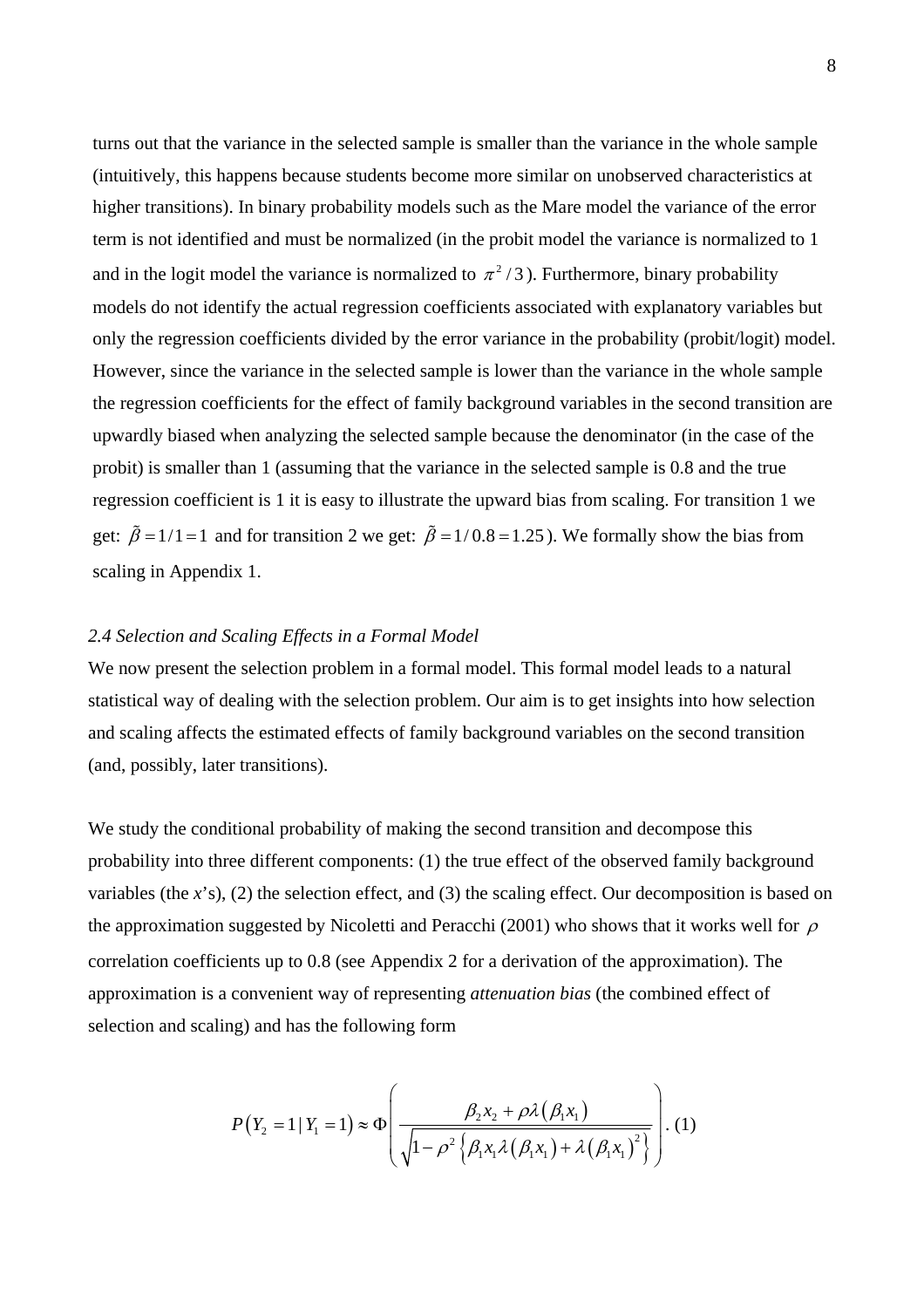Equation 1 shows the approximation of the probability of making the second transition conditional on having made the first transition. The true effects of the family background variables on the probability of making the second transition is represented by the term  $\beta_2 x_2$ . Unfortunately, because of selection and scaling we do not estimate these true effects but instead biased effects. The selection term is  $\rho \lambda(\beta, x_1)$  and arises from selection in the first transition. The scaling term is

 $\left\{1-\rho^2\left\{\beta_1x_1\lambda\left(\beta_1x_1\right)+\lambda\left(\beta_1x_1\right)^2\right\}\right\}$  and captures the variance in the selected sample. What we then estimate in empirical applications is the combination of the true and the attenuation effects. That is, we estimate  $P(Y_2 = 1 | Y_1 = 1) = \Phi(\alpha x_2)$  where

$$
\alpha x_2 \approx \frac{\beta_2 x_2 + \rho \lambda (\beta_1 x_1)}{\sqrt{1 - \rho^2 \left\{\beta_1 x_1 \lambda (\beta_1 x_1) + \lambda (\beta_1 x_1)^2\right\}}}. (2)
$$

Since most often we do not have any information on the actual magnitude of the selection and scaling effect we cannot determine the severity of the parameter bias. However, to investigate the likely direction of the selection bias we note (following Wooldridge 2002) that

$$
\frac{\partial \lambda(\beta_1 x_1)}{\partial x_1} = -\beta_1 \lambda(\beta_1 x_1) (\beta_1 x_1 + \lambda(\beta_1 x_1)).
$$

This means that if we assume that that  $\beta_1 > 0$  (i.e., some of the family background variables have a positive effect on the probability of making the first transition) and that the correlation between the unobservables in the two transitions is positive,  $\rho > 0$  (which makes intuitive sense), we find

that  $\partial \lambda (\beta_1 x_1)$ 1  $\partial \lambda (\beta_1 x_1)$ <br> $\partial x_1$  < 0. This finding implies that for high values of *x* we get a relatively small selection effect and for small values of *x* we get a relatively large selection effect (as is illustrated in Figure 2). Consequently, the total effect of *x* in the denominator is likely to be smaller than the "true" effect  $\beta_2$ . Hence, from the selection effects we expect that  $\alpha < \beta_2$ .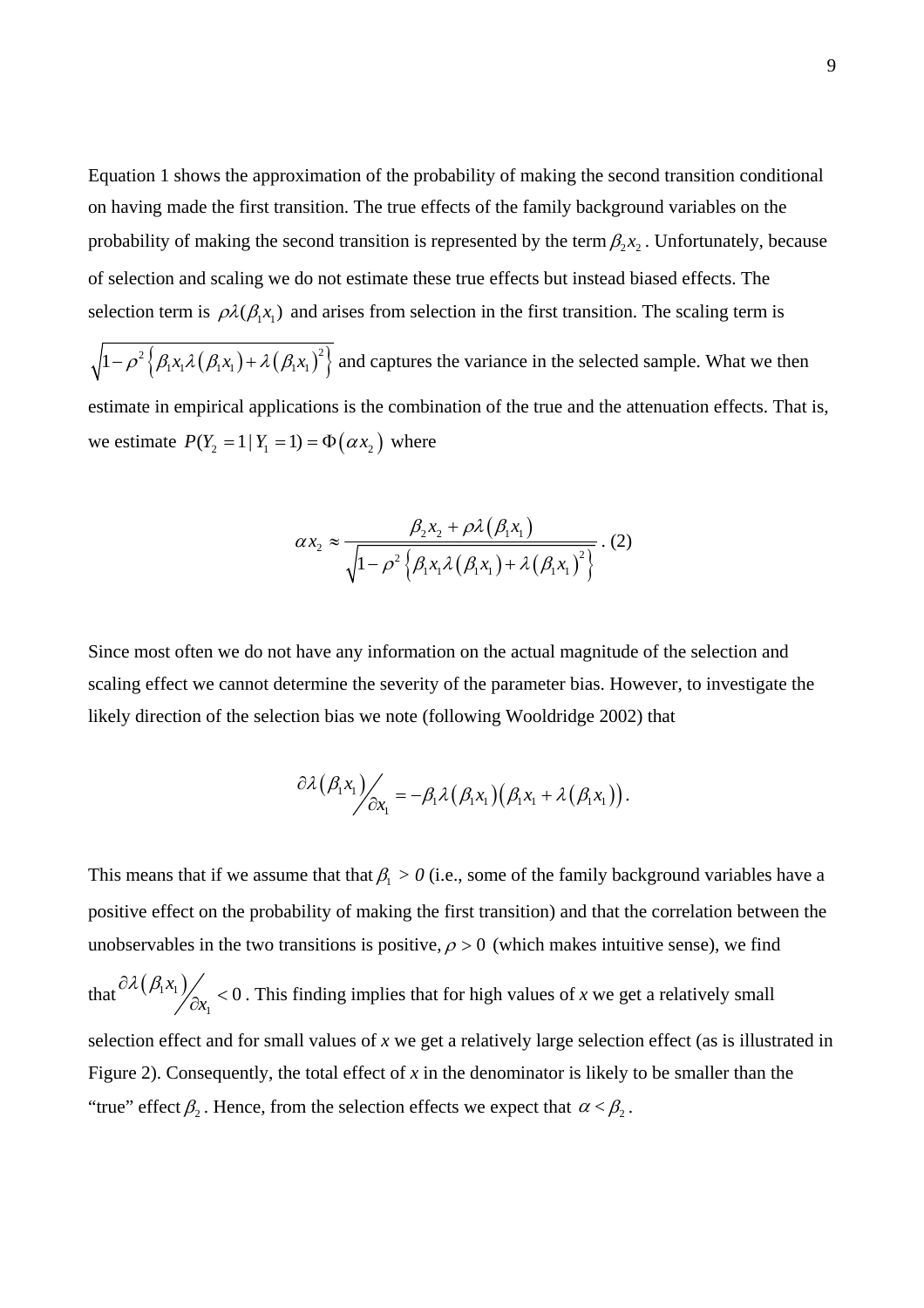With regard to the scaling effect we find that  $Var(Y_2^* | Y_1 = 0) = 1 - \rho^2 \left\{ \beta_1 x_1 \lambda (\beta_1 x_1) + \lambda (\beta_1 x_1)^2 \right\}$  (cf. Appendix 1). This means that the conditional variance is always smaller than the unconditional variance. Accordingly, the scaling effect, the denominator in Equation (2), tends to inflate the estimate of the combined effect  $\alpha$  compared to the true effect  $\beta_2$ .

In summary, we have two interrelated processes that might generate attenuation bias in the estimated effects of family background variables in the second transition: selection effects which lead to downward bias and scaling effects which lead to upward bias. Furthermore, in addition to the observed data we also need to impose parametric assumptions on the model governing the selection and true effects to distinguish between true and attenuation effects.

#### *2.5 Manski Bounds*

Cameron and Heckman (1998) argue that the Mare model imposes a set of arbitrary parametric assumptions. In order to investigate the extent to which parametric assumptions in the Mare model affect substantive conclusions we implement a simple non-parametric approach which does not involve any parametric assumptions about the relationship between the *x* variables and the probability of making the second educational transition. Manski (1995) and Horowitz and Manski (1998) show how one can use so-called "Manski bounds" to bound true probabilities in data with selection without making any distributional assumptions. In our application we use Manski bounds to bound the true probability of making the second transition  $P(Y_2 = 1 | x)$  using only the observed data. The Manski bounds are useful because they represent a baseline model which can be used to determine if the data alone allows us to distinguish between the waning coefficients and the constant inequality hypotheses.

The Manski bounds are defined as

$$
\underbrace{P(Y_2 = 1 \mid x, Y_1 = 1) P(Y_1 = 1 \mid x)}_{\text{data}} \leq P(Y_2 = 1 \mid x) \leq \underbrace{P(Y_2 = 1 \mid x, Y_1 = 1) P(Y_1 = 1 \mid x) + P(Y_1 = 0 \mid x)}_{\text{data}}
$$

These bound exist because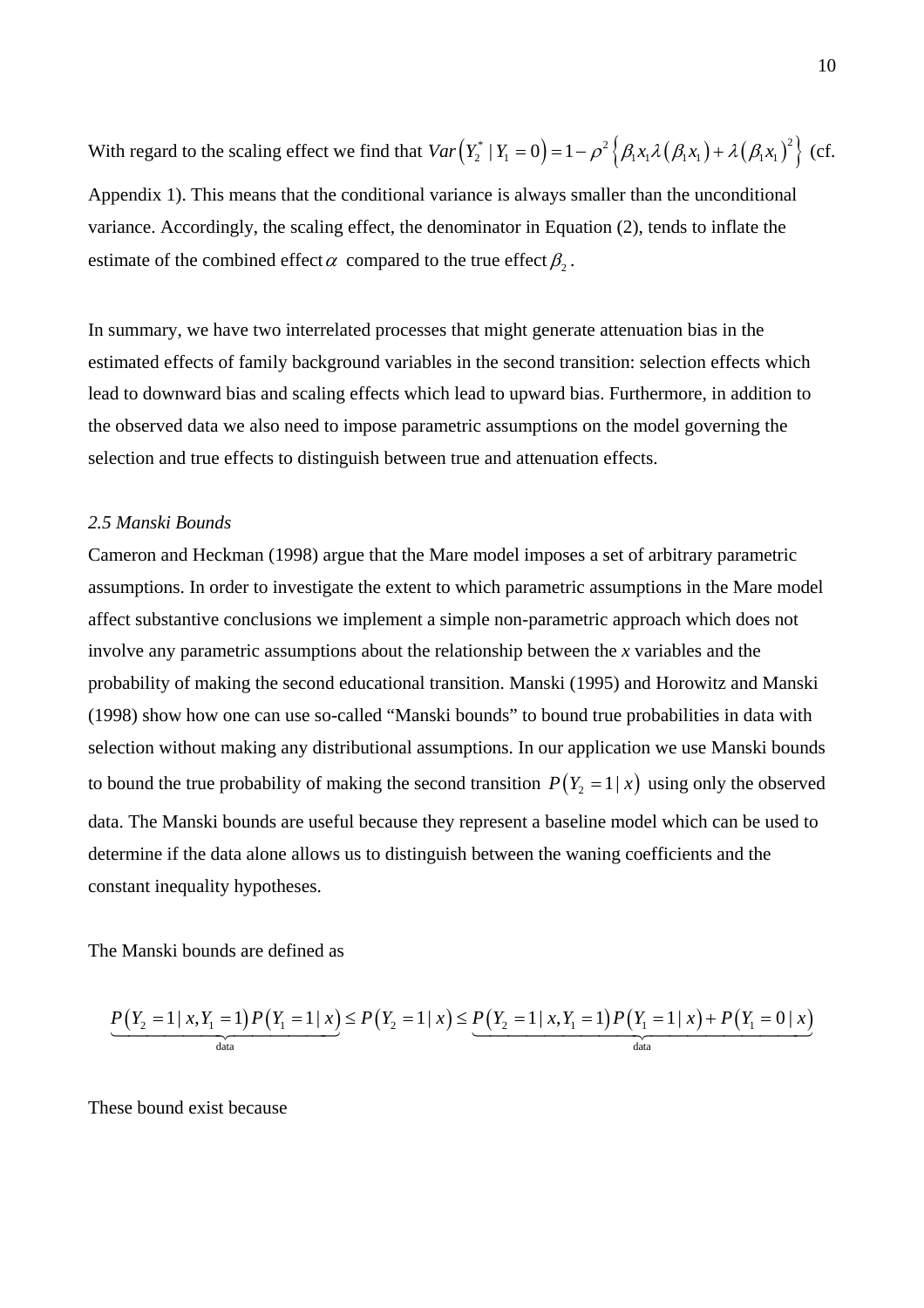$$
P(Y_2 = 1 | x) = P(Y_2 = 1 | x, Y_1 = 1) P(Y_1 = 1 | x) + P(Y_2 = 1 | x, Y_1 = 0) P(Y_1 = 0 | x)
$$
  
\n
$$
\leq P(Y_2 = 1 | x, Y_1 = 1) P(Y_1 = 1 | x) + P(Y_1 = 0 | x)
$$

and

$$
P(Y_2 = 1 | x) = P(Y_2 = 1 | x, Y_1 = 1) P(Y_1 = 1 | x) + P(Y_2 = 1 | x, Y_1 = 0) P(Y_1 = 0 | x)
$$
  
\n
$$
\geq P(Y_2 = 1 | x, Y_1 = 1) P(Y_1 = 1 | x)
$$

Furthermore, the bounds are informative because

$$
\underbrace{P(Y_2 = 1 | x, Y_1 = 1) P(Y_1 = 1 | x) + P(Y_1 = 0 | x)}_{\text{upper bound}} \geq \underbrace{P(Y_2 = 1 | x, Y_1 = 1) P(Y_1 = 1 | x)}_{\text{lower bound}}
$$

The Manski bounds provide a basis for assessing the effects of family background variables on the probability of making the second educational transition. The bounds may be so wide that they are equally consistent with both the waning coefficients and the constant inequality hypotheses. As shown above the width of the bound depends on the fraction of students that does not make the first transition  $P(Y_1 = 0 | x)$ . This makes sense since this fraction determines the magnitude of the selection at the first transition. Consequently, the lower the selection at this transition the narrower the Manski bounds will be. In order to further narrow the bounds one has to make assumptions regarding the transition probabilities. The Mare model assumes, first, that the effects of observed family background variables are homogenous, second, that there is no selection on unobserved variables and, third, that the transition probabilities are modeled either as probits or logits. The bivariate probit selection model we presented in section 2.1 relaxes the assumption of no selection on unobservables but maintains the other two assumptions (see also Poirier (1980) and Wynand and van Praag (1981)).

#### **3. Empirical Application**

In the first part of the paper we hope to have shown theoretically how selection on unobserved variables and scaling effects might lead to bias in the estimated effects of family background variables on the probability of making successive educational transitions. Furthermore, we have presented the bivariate probit selection model as an alternative approach which corrects for selection on unobserved variables. Finally, we have proposed Manski bounds as a way of bounding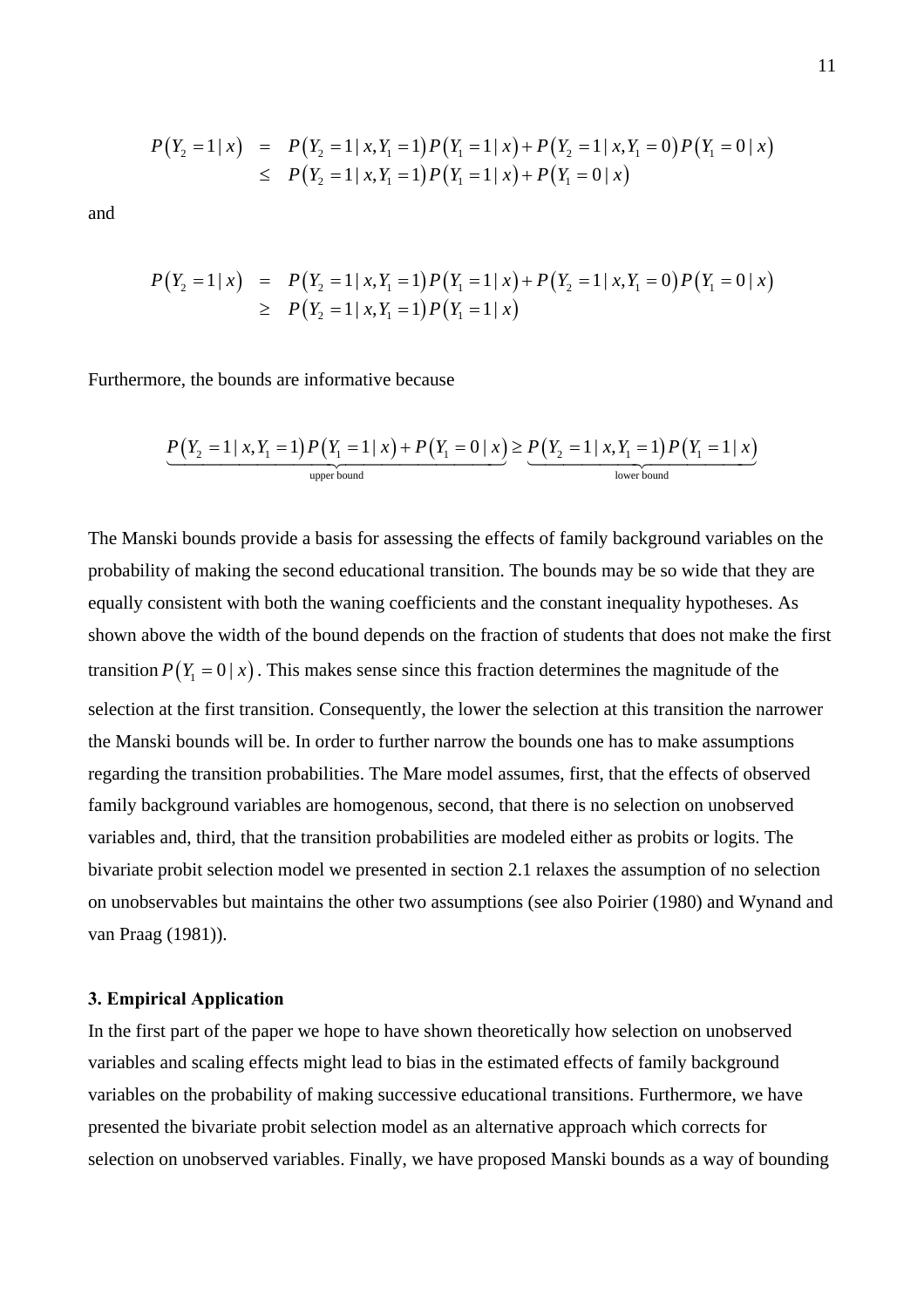the effect of family background on educational transitions without making any distributional assumptions.

In the second part of the paper we provide empirical illustrations of how selection on unobserved variables affects estimates of the effect of family background on the probability of making educational transitions and how different empirical strategies yield different conclusions. We analyze data from four countries: the United States (US), the United Kingdom (UK), Denmark, and the Netherlands. These countries were chosen because they have comparable educational systems but differ substantially with regard to how large a proportion of a cohort of youth that makes the first and second transitions. In the US a large proportion of students make the first transition (high school) but a smaller proportion of the students who make the first transition also make the second transition (higher education) (see Table 1). By contrast, in the UK, Denmark, and the Netherlands much fewer students make the first transition but, if they make the first transition, they have a relatively high probability of also making the second transition. The four countries thus differ substantially with regards to the degree of selection at the first and second transitions. The four countries were also chosen because the available data for each country (except the US) is a cohort study (which reduces cohort heterogeneity) and because the data includes information on respondents' academic ability (which is typically seen as one of the major unobserved variables). The datasets are presented below.

Our empirical analysis is built around attempting to distinguish between the waning coefficients and the constant inequality hypotheses. The former hypothesis states that the effect of family background decreases across educational transitions and the latter hypothesis states that the effect is constant. Distinguishing between these two different hypotheses is important for theoretical and substantive reasons and has been a recurring theme in the literature using the Mare model. We begin the empirical analysis in section 4 below by presenting the results from the Manski bounds approach which does not impose any assumptions. We then proceed by estimating more complex parametric models such as the Mare model and the bivariate probit selection model.

*3.1 Data 3.1.1 The US*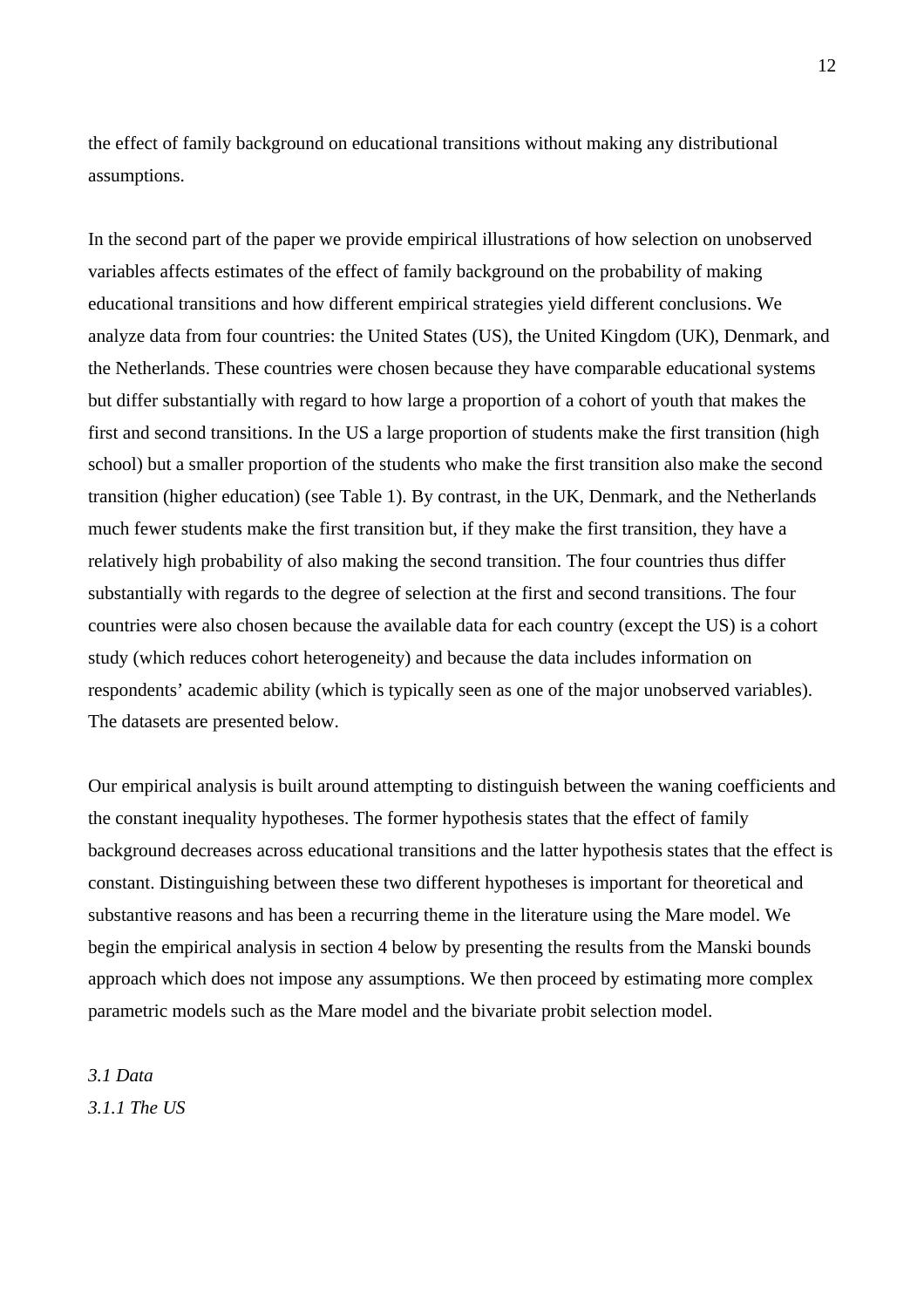For the US we use data from the National Longitudinal Survey of Youth (NLSY79). The NLSY79 is a longitudinal study of a nationally representative sample of approximately 12,700 young men and women who were between 14 and 22 years old when they were first interviewed in 1979 (see Center for Human Resource Research 2006). In the empirical analysis we only use the 6,111 respondents from the cross-sectional sample and exclude respondents from the supplementary and military samples. The variables used are described below

#### *3.1.2 The UK*

For the UK we use data from the National Child Development Study (NCDS). The NCDS is a longitudinal study of all children (approximately 17,500) born during the first week of March 1958 in the UK (see Plewis et al. 2004). The NCDS respondents have been followed since birth and surveys have been carried out in 1965, 1969, 1974, 1981, 1991, and 1999/2000.

#### *3.1.3 Denmark*

For Denmark we use data from the Danish Youth Longitudinal Study (DYLS). The DYLS is a longitudinal study of a nationally representative sample of 3,151 men and women who were born in or around 1954 (see Jæger and Holm 2007). The DYLS respondents were first interviewed in 1968 at age 14 and have since been interviewed in 1970, 1973, 1976, 1992, 2001, and 2004.

#### *3.1.4 The Netherlands*

For the Netherlands we use data from the Noord-Brabant cohort study (NB). The NB is a longitudinal study of a nationally representative sample of 5,771 men born in or around 1940 in the province of Noord-Brabant in the Netherlands. The NB respondents were first interviewed in 1952 and have since been interviewed in 1957-59, 1983, and 1993 (see van Praag 1992). Unlike the other data sets attrition has been quite considerable in the NB and in the empirical analysis we use a sample of 1,440 respondents.

#### -- TABLE 1 ABOUT HERE --

#### *3.2 Variables*

*3.2.1 Dependent Variables: Educational Transitions*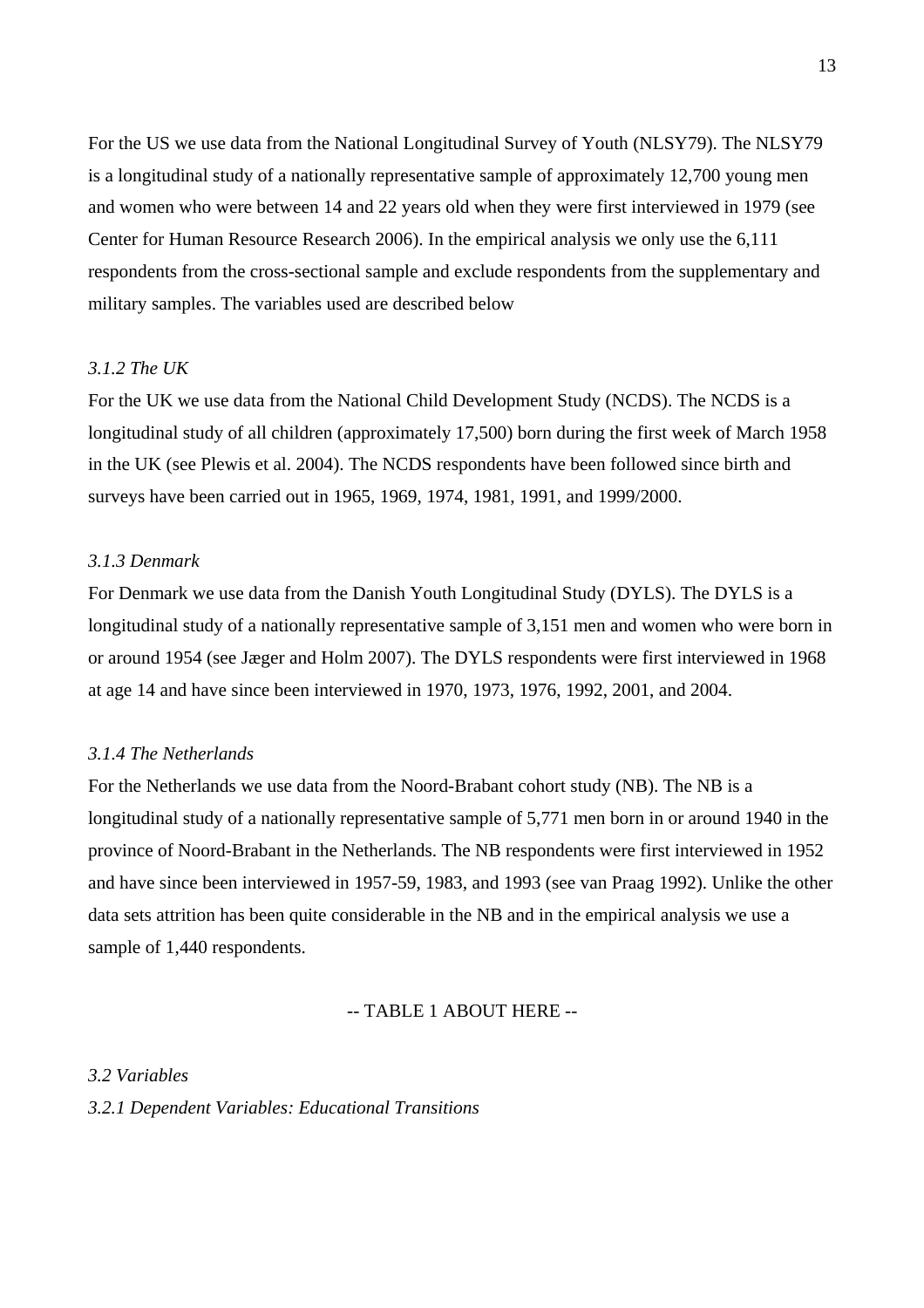We construct dummy variables for all four countries which take the value 1 if respondents have completed educational transition 1 (into upper secondary education) and 2 (into higher education), and 0 otherwise.

In the analysis we consider respondents to have completed upper secondary education (transition 1) if they report the following degrees:

- NLSY79: High school or GED degree.
- NCDS: A-level qualifications (see Jackson et al. 2007).
- DYLS: Upper secondary education or equivalent degree (see Jæger and Holm 2007).
- NB: 5-6 years of high school (HAVO, VWO) or more (see de Haan 2005).

We consider respondents to have completed higher education (transition 2) if, in addition to having completed upper secondary education (transition 1), they report the following degrees:

- NLSY79: College degree.
- NCDS: Higher qualifications or University degree.
- DYLS: Intermediate or higher (University) tertiary education degree.
- NB: Higher vocational education (HBO) or University degree.

Table 1 show that in the US almost 85 percent of the respondents make the first transition. By contrast, only around 26 percent of the respondents make this transition in Denmark. Transition probabilities for the first transition in the UK and the Netherlands are around 37 percent. The table also shows that the conditional transition probabilities into higher education are much higher in the Netherlands, UK, and Denmark compared to in the US. Consequently, it appears that selection is low on the first transition and high on the second transition in the US but that the opposite is the case in the other countries.

-- TABLE 2 ABOUT HERE --

#### *3.2.2 Explanatory Variables*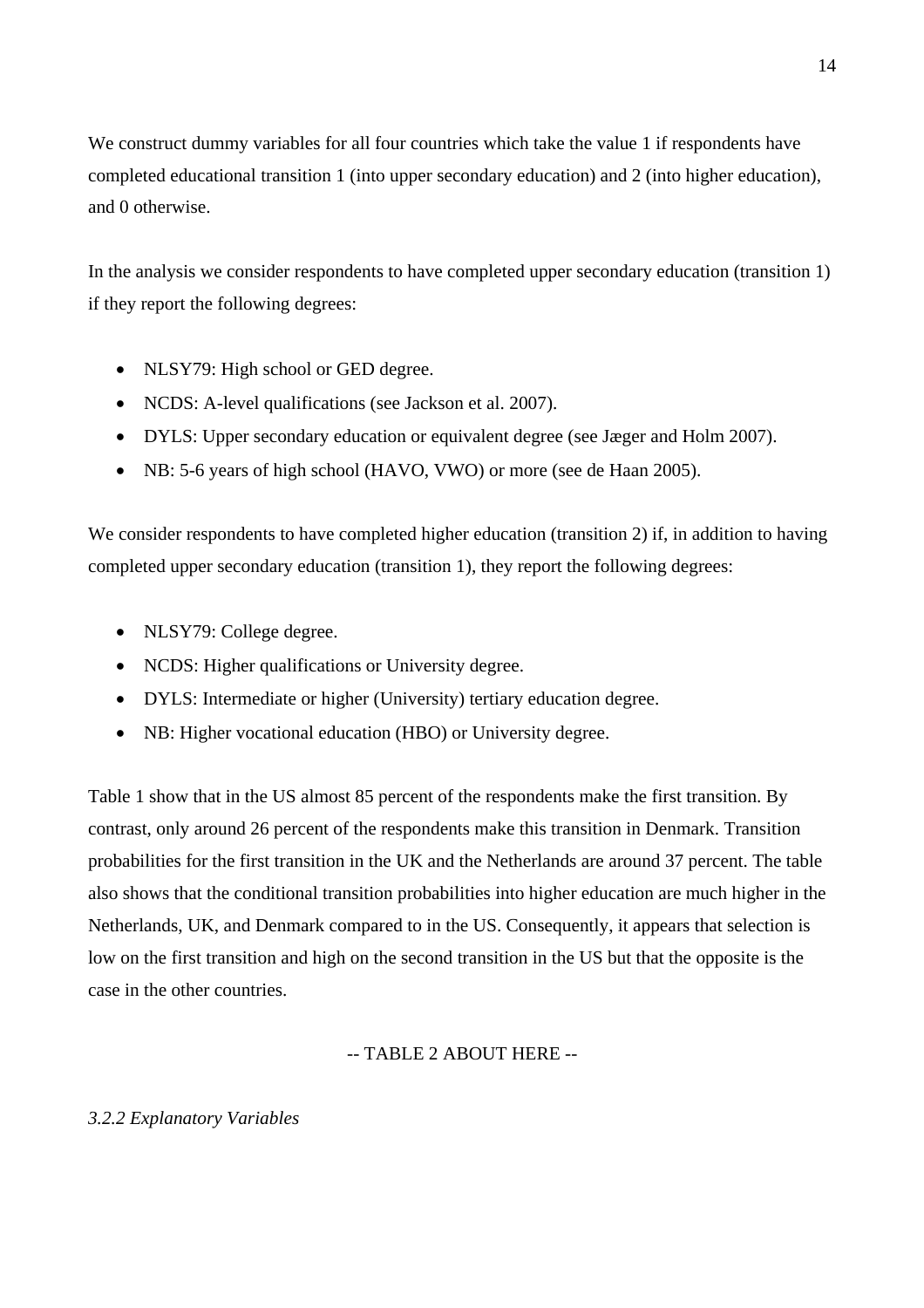We include five family background and two individual-level variables in the analyses. These variables have often been used in previous studies on educational transitions and are, with noted exceptions, comparable across the four datasets. Descriptive statistics are shown in Table 2.

Family background variables one and two variables are *father* and *mother's education*. In the US, UK, and Danish data parents' education is measured by years of completed schooling. In the Dutch NB data parents' education is measured using a five-point ordinal scale with the values one through five indicating increasing levels of education  $(1 = First level school, 2 = Second level, first stage)$  $(LAVO, VGLO, MAYO),$  3 = Second level, second stage (HBS, MMS, HAVO, VWO), 4 = Third level, first stage (HBO), and  $5 =$  Third level, second stage (WO)).

The third variable is *gross monthly family income*. In the NLSY79 family income is measured in US dollars in 1980 (i.e., when respondents were 15-23 years old) and, if data on family income was missing in 1980, data for 1978 or 1979 (indexed to 1980 level) was used. In the NCDS family income is measured in Pounds Sterling when respondents were 16 years old. In the DYLS family income is measured in Danish Kroner when respondents were 14 years old. In the NB the only available measure of family income is a dummy variable indicating if family income exceeds 6,000 Dutch Guilders. However, as many cases do not have any information on family income we chose not to include this variable in the analysis for the Dutch data. In the empirical analysis we standardize the family income variables to have mean 0 and standard deviation 1.

The fourth and fifth family background variables are, respectively, *family type* (with a dummy variable for having been raised in a single-parent household) and *number of siblings*.

It was not possible to construct a measure of Socioeconomic Status (SES) that was comparable across the four surveys.

The two individual-level variables are the respondent's *sex* (with a dummy variable for female) and *cognitive ability*. In the NLSY79 we measure the respondent's cognitive ability by his or her 1980 score on the Armed Forces Qualification Test (AFQT). In the NCDS we use the respondent's total score on the General Ability Test (carried out at age 11). In the DYLS we use as our measure of cognitive ability the individual scores from a Principal Component Analysis of three tests of math,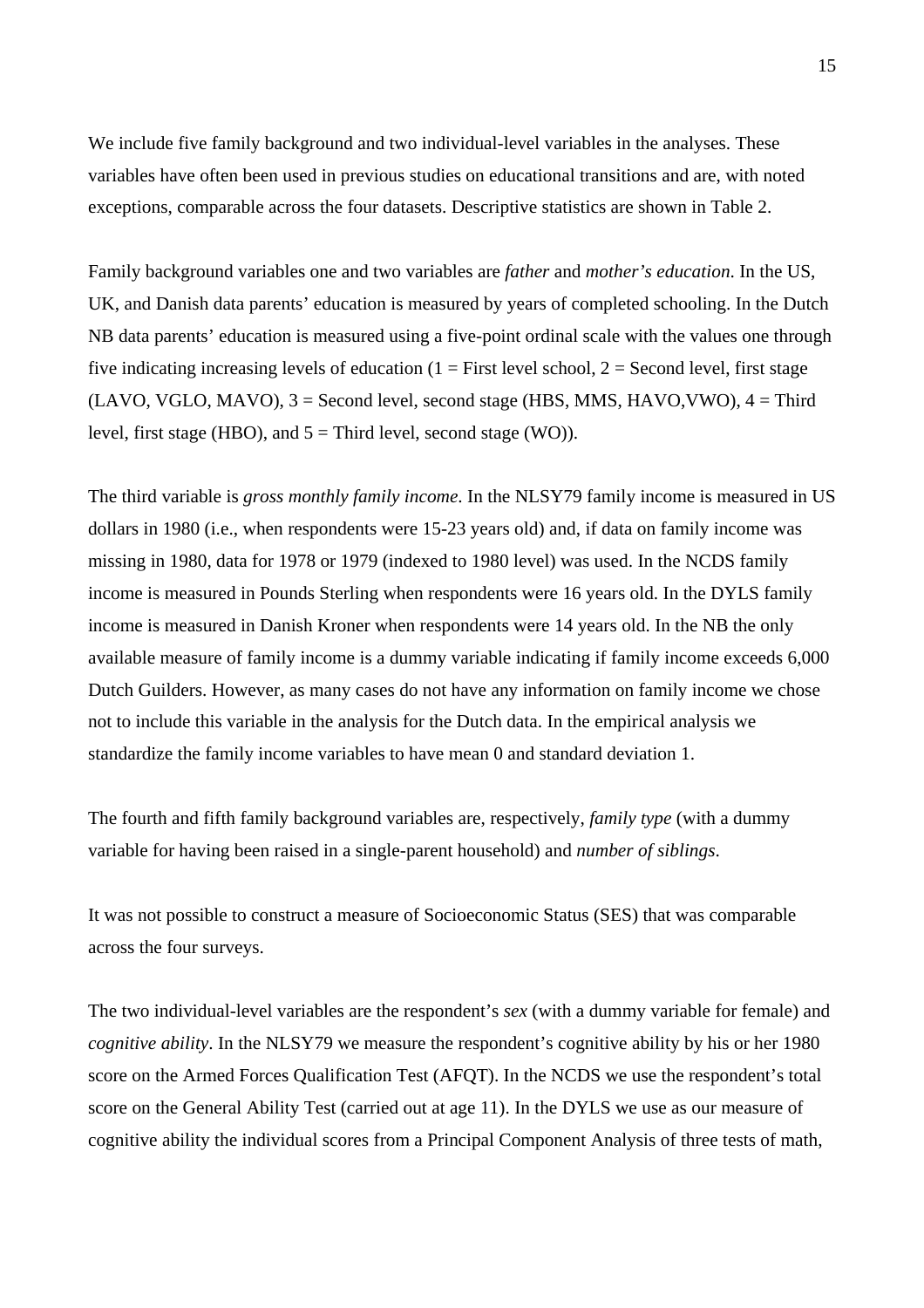reading, and spatial ability carried out when respondents were 14 years old. Finally, in the NB we use a similar measure of cognitive ability extracted from a factor analysis of 10 test items in different subjects carried out when respondents were 12 years old. In the empirical analysis we standardize all cognitive ability variables to have mean 0 and standard deviation 1.

#### **4. Results**

The results section is divided into three subsections. In the first subsection we illustrate the magnitude of the selection problem. In the second subsection we present results from the initial analysis using the Manski bounds. In the third subsection we present results from simple probit and bivariate probit selection models.

#### -- FIGURE 3 ABOUT HERE--

In this first section we provide a simple illustration of the magnitude of selection in the four countries. Figure 3 displays significance levels (measured by *t*-statistics) from simple probit regressions for the effect of father and mother's education and family income on the probability of making the second transition plotted against the fraction of youth that makes the first transition. The figure shows that the larger is the proportion of youth that makes the first transition the stronger is the significance of the family background variables in the second transition. This finding clearly illustrates that a selection process exists since an "easy pass" in the first transition (with respect to the impact of family background) leads to a "tough" pass in the second transition and vice versa.

In order to further develop the analysis we move on to the non-parametric Manski bounds for the relationship between father's education (averaged by mother's education) and the probability of making the second transition. We use father's education as the explanatory variable in this part of the analysis because most previous studies find that father's education is one of the major familybackground determinants of educational outcomes. The Manski bounds for the effect of father's education in our four countries are shown in Figures 4-7.

-- FIGURES 4-7 ABOUT HERE --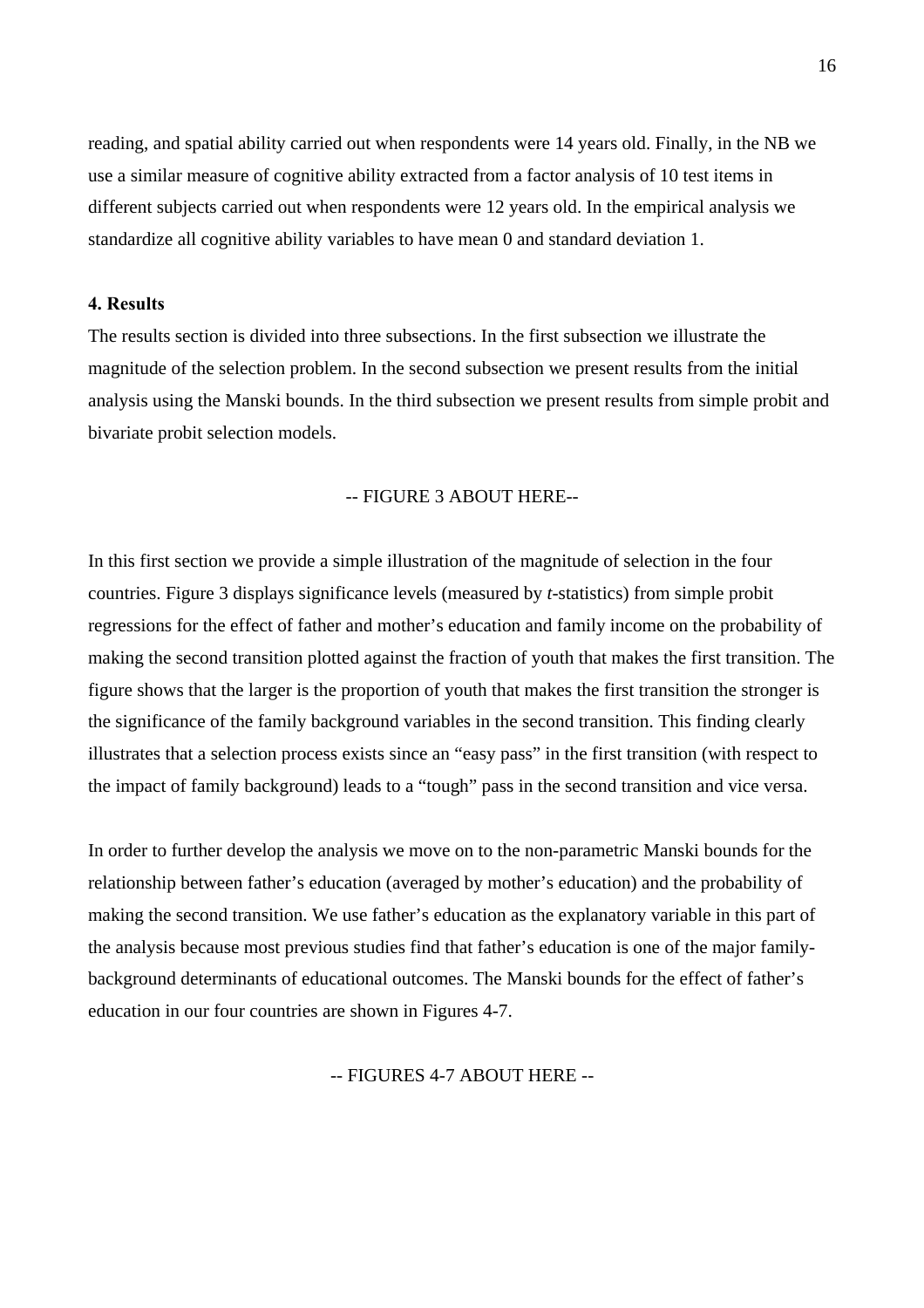In addition to the Manski bounds the figures also plot the estimated effects of father's education on the probability of making the second transition (conditional on having made the first transition) from a simple probit model which does not account for selection at the first transition. In the probit model we control for mother's education. This is appropriate since the Manski bounds are averaged by mother's education.

In the US which has the lowest level of selection at the first transition we find that the Manski bounds are quite narrow and suggest a positive relationship between father's education and the probability of making the second transition. By contrast, the largely flat line for this effect in the simple probit model suggests that father's education does not have any effect on the probability of making the second transition. In the other three countries which have relatively strong selection at the first transition both the Manski bounds (which are much wider than in the US) and the simple probit analyses suggest that, if students make the first transition, father's education does not have any significant effect on the probability of making the second transition. Substantively, these results support the waning coefficients hypothesis since, as can be seen in Table 3 below, simple probit models indicate that father's education has a strong effect on the probability of making the first transition.

Our simple non-parametric approach suggests that the waning coefficients hypothesis is supported by the data. However, this approach does not address the problem that the population at risk of making the second transition in each country is selective. In order to address the selection problem we need to make distributional assumptions about the processes that govern educational transitions. As presented in section 2.1, we make the assumption that the latent propensity to make both educational transitions is jointly normally distributed. By doing so we propose a parametric structure which allows us to model the selection on unobserved variables as a bivariate normal process and to estimate the correlation between the unobserved variables in the two transitions,  $\rho$ . It should be kept in mind that although our bivariate probit selection model in theory deals with selection on unobserved variables there is no guarantee that our empirical data will accurately identify the selection process and the correlation between the unobservables. Selection models are often difficult to estimate and it is well-know that the correlation coefficient  $\rho$  has low statistical power (Copas and Li 1997; Angrist 2001). This turns out also to be the case in our analysis.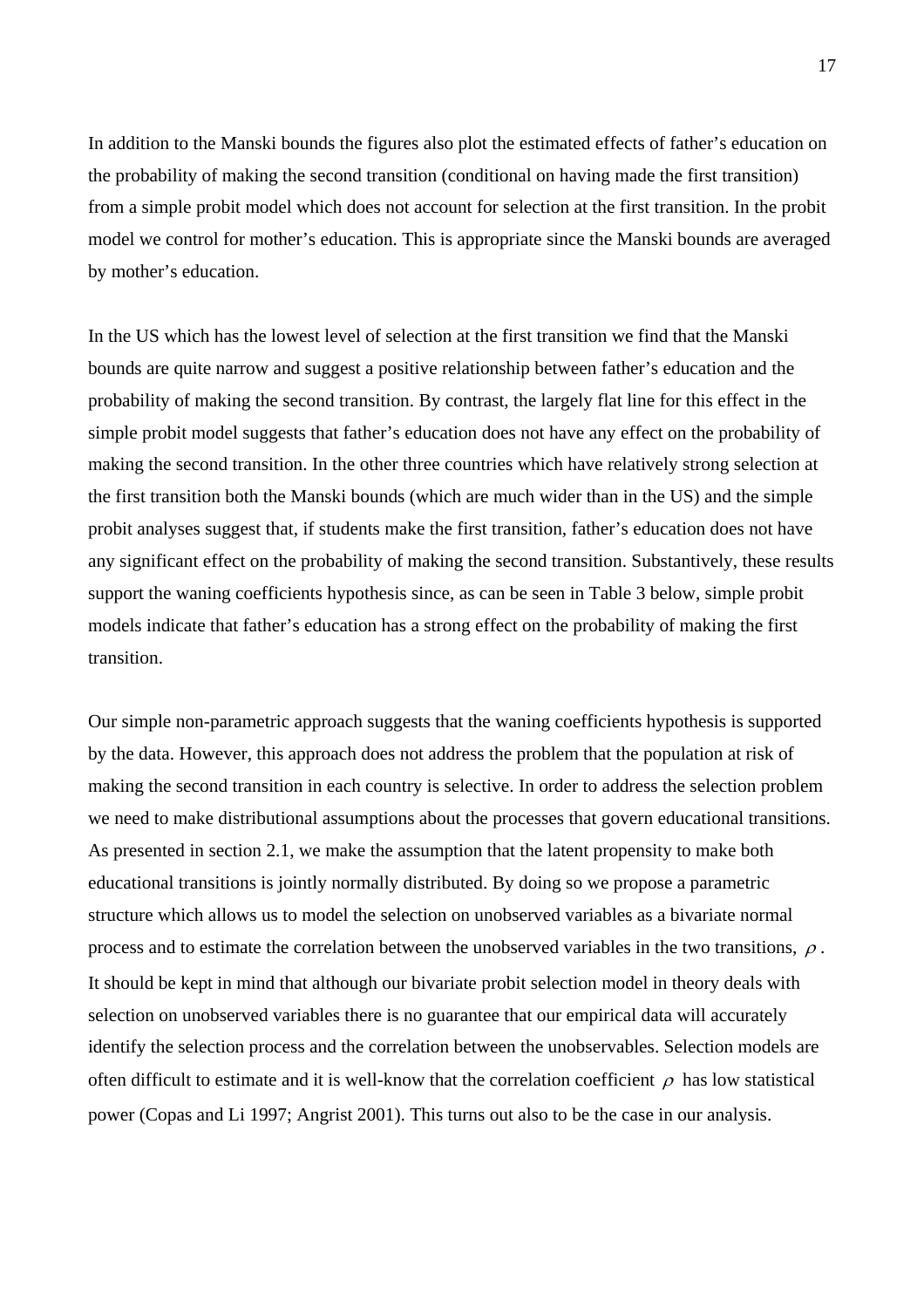However, when pooling the datasets for the US, UK, and Denmark and including instrumental variables we get stable results.

#### -- TABLE 3 ABOUT HERE --

Table 3 shows results of the simple and bivariate probit models estimated separately for each country. In addition, we estimate models both with and without cognitive ability to account for the indirect impact of family background on educational transitions that runs through cognitive ability ("primaryeffects"; see Jackson et al. 2007).<sup>3</sup> From Table 3 we find that the difference in model fit (evaluated by the log-likelihood) between the simple and bivariate probit models is very small. For the UK, Denmark and the Netherlands we obtain very small chi-square test statistics and thus insignificant likelihood ratio tests when comparing the fit of the simple and bivariate probit selection models. For the US we find that the bivariate model has a significantly better fit than the simple model. However, apart from the correlation coefficients  $\rho$  (which only appears in the bivariate model) the estimated effects of the family background variables on the probability of making the two educational transitions is very similar in the simple and bivariate models. This result suggests that they explain the observed patterns in the data about equally well. Substantively, with the exception of the US, we find that the effects of father and mother's education and family income decline from the first to the second transition. This pattern is consistent with the waning coefficients hypothesis, especially in the models that also control for cognitive ability. Finally, we find that none of the correlation coefficients  $\rho$  in the bivariate probit models are significant. This does not imply that there is no selection but rather that the sample sizes in the individual datasets are too small to obtain reliable estimates of the correlation between the unobservables. In other words, we might have insufficient data to properly identify the selection on unobserved variables. This result is substantively important because the datasets used to analyze educational transitions often are of comparable size to the ones we use in this analysis.

In order to improve our ability to identify the selection on unobserved variables in the bivariate probit selection model we pool the data from the NLSY79, NCDS, and DYLS into a single dataset.

 $\overline{a}$ 

<span id="page-19-0"></span> $3$  The bivariate probit selection models were estimated using STATA's "heckprob" routine. The "biprob" routine can also be used. The QLIM procedure in SAS also allows users to estimate bivariate probit models.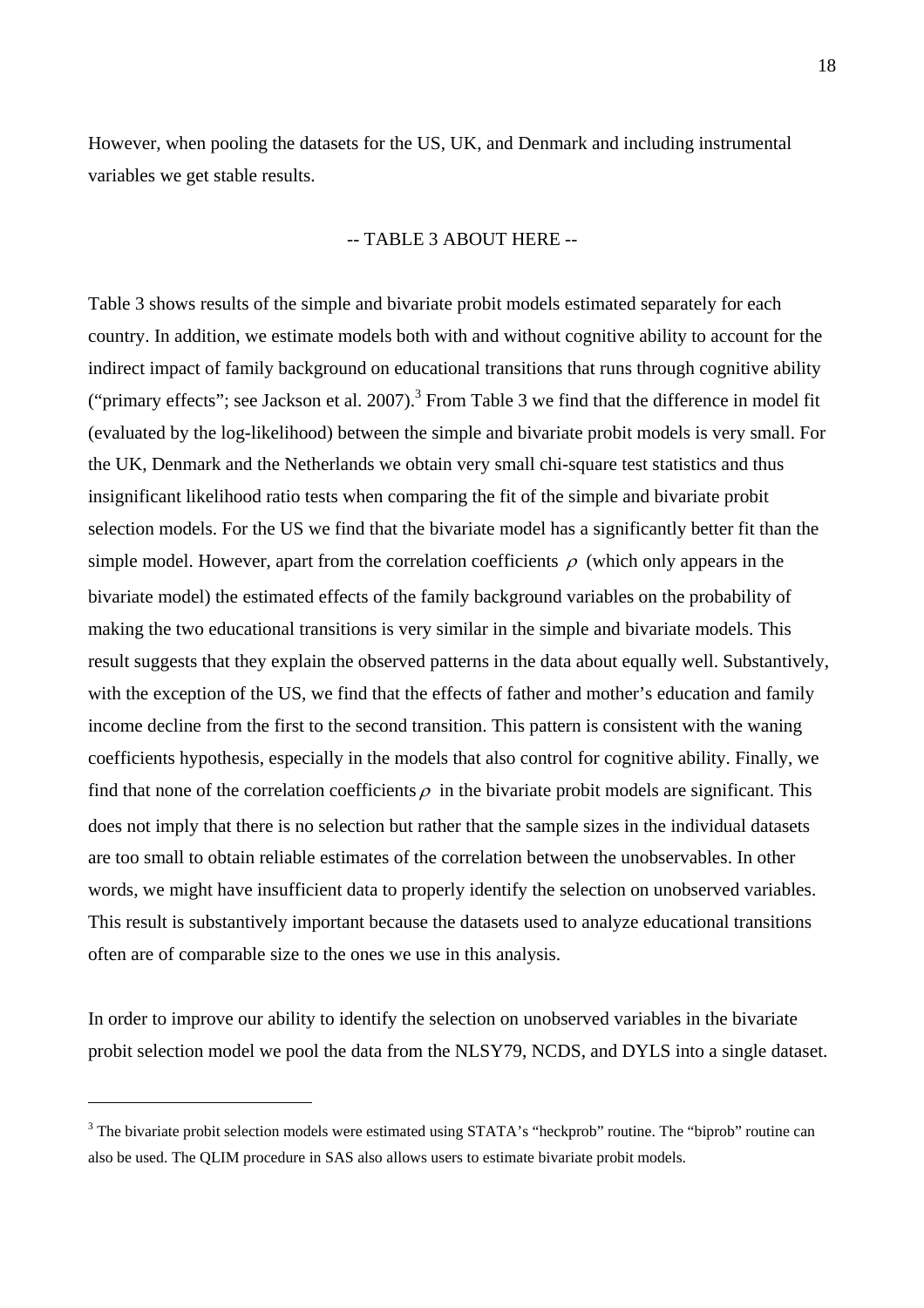The Dutch NB data was not included in this pooled dataset because some of the explanatory variables were missing or were not comparable to the other datasets. The pooled dataset is much larger  $(N = 9,552)$  and provides some further opportunities to study the selection process.

In the bivariate probit selection models reported in Table 3 the selection model is only identified on the basis of the parametric assumption of joint normality for the error terms. This is a strong assumption and the bivariate models might also be difficult to estimate empirically. To improve identification we exploit the availability of data from different countries in the pooled dataset to construct instrumental variables. The instrumental variables are the country-specific transition rates at the first and second transitions calculated as the fractions of respondents in our samples that pass the two educational transitions.<sup>[4](#page-20-0)</sup> For the second transition, we furthermore construct variables that calculate the fraction of the *whole* sample that makes the second transition and the fraction that makes the second transition conditional on having made the first transition (i.e., the *conditional* fraction). The idea behind using the fractions that passes each transition as instruments is that we capture cross-national variation in the structural difficulty in passing the two transitions.<sup>[5](#page-20-1)</sup> We then use the fraction passing the two transitions as instrumental variables in the bivariate probit selection model to obtain non-parametric identification of the correlation coefficient,  $\rho$ . This approach works because, as shown in Equation (2), the effect of the independent variables in the first transition are now linearly independent of the effect of the independent variables in the second transition. We can tentatively investigate instrument validity by examining changes in parameter estimates in the models using respectively fractions and country dummy variables as instruments and by comparing model fit in the two model specifications.

#### -- TABLE 4 ABOUT HERE --

 $\overline{a}$ 

<span id="page-20-0"></span><sup>&</sup>lt;sup>4</sup> Instrumental variables are variables that enter only one equation in a simultaneous-equation model in order to identify other equations in the model (see Pearl 2000). In our application we cannot use country dummy variables as instrumental variables because they would appear (in identical form) in both equations in our model.

<span id="page-20-1"></span> $<sup>5</sup>$  In the present analysis we were unable to find any instruments measured at the individual level and which were</sup> available in all three datasets. However, future research on selection problems in educational transition models should develop instruments that differ across transitions.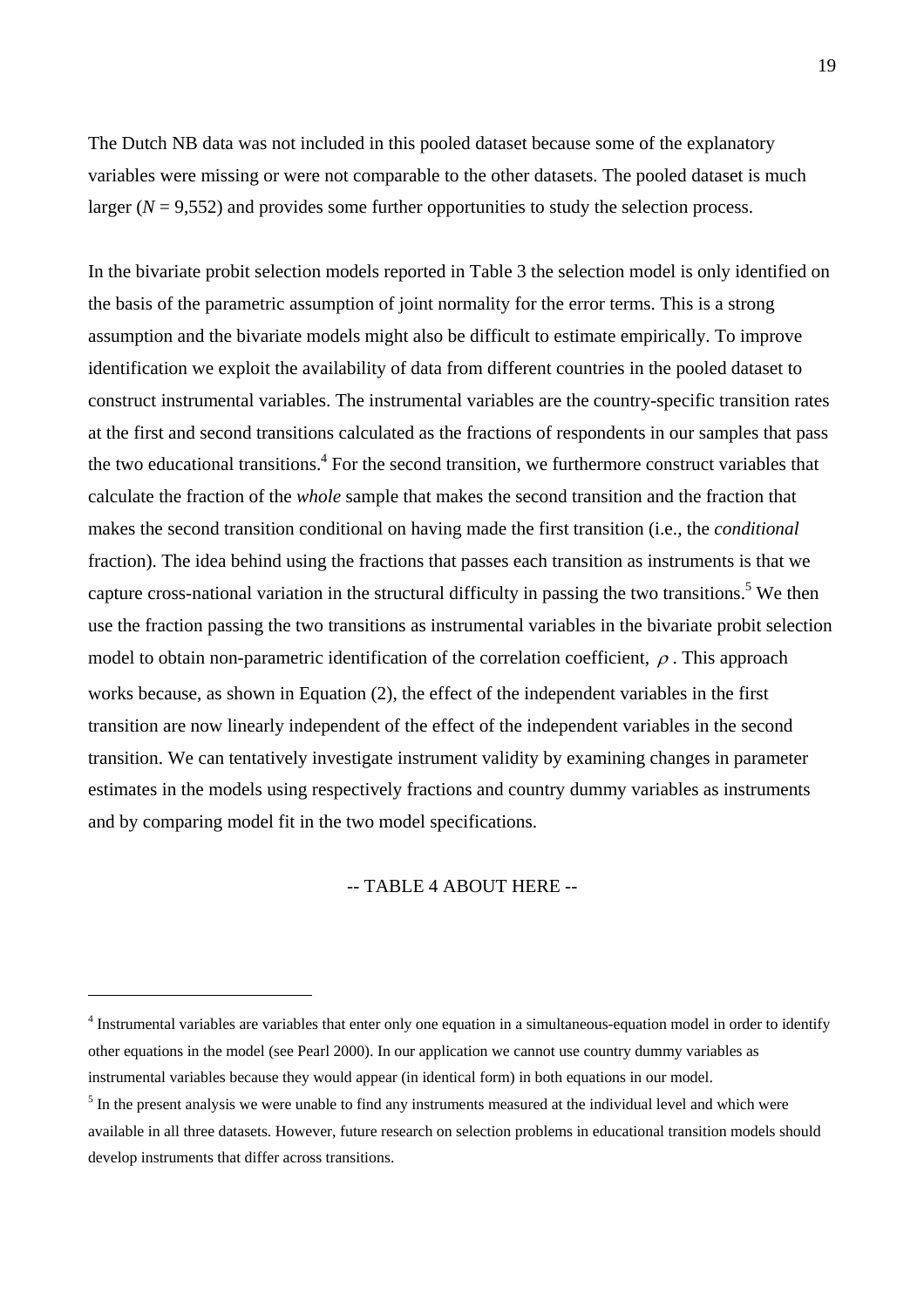Table 4 shows results from the simple and bivariate probit selection models estimated on the pooled dataset. Again, we estimate models with and without cognitive ability to gauge the indirect effects of the family background variables running through cognitive ability.

From the table we find, first, that there is a significant difference in model fit when we compare the models which include country dummy variables and the models which include fractions passing upper secondary and higher education. However, judging from the small differences between the estimated effects of the family background variables in the two different model types we conclude that, although significantly different in terms of model fit, the two models yield similar substantive results.

There is an interesting difference in the effect of the conditional fractions instruments in the simple and bivariate probit selection models. The effect of the conditional fraction that makes the second transition on the probability of making the second transition is positive in both models but substantially larger in the simple probit than in the bivariate models. This is a consequence of selection bias. In the simple probit model the effect of the conditional fraction instrument captures both the structural difficulty of making the second transition but also how many people failed the first transition. The higher is the fraction that makes the first transition (as in the US) the lower is the fraction that is able to make the second transition (and vice versa). The bivariate probit model takes unobserved factors into account and here the conditional fractions instrument captures how difficult the second transition is for students *with identical values on observed and unobserved characteristics*.

The instrument measuring the fraction of the *total* sample that makes the second transition has a negative effect on the probability of making the second transition in the simple probit model which controls for cognitive ability but is insignificant in the model without cognitive ability. This result can be explained by the fact that the conditional fractions instrument is already included as an explanatory variable. Consequently, the total fractions instrument captures the effect of the likelihood of making the second transition over and above the effect captured by the conditional fractions instrument; i.e., it measures the effect of having a large group of students that has made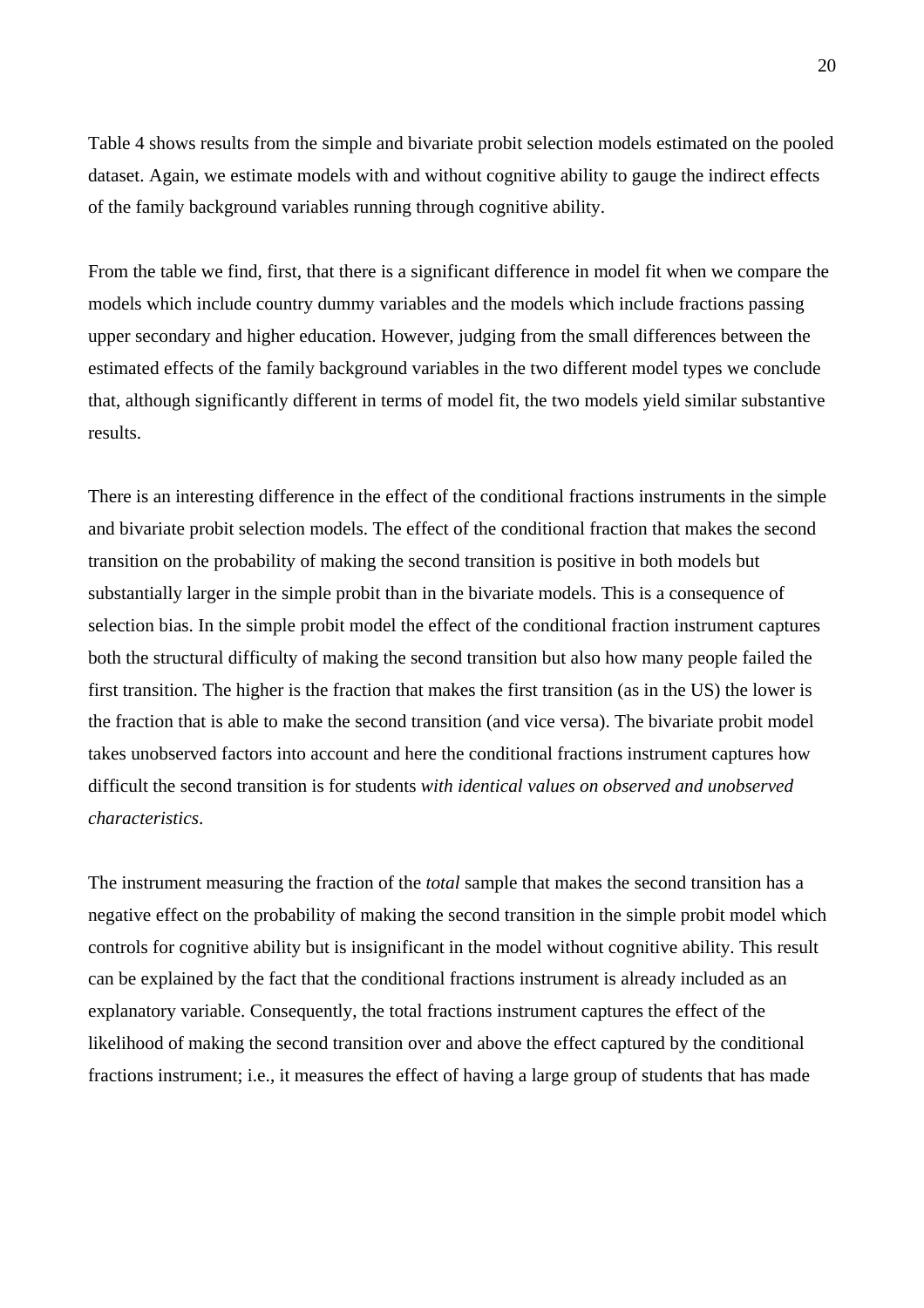the first transition and that has the opportunity to make the second transition.<sup>6</sup> [I](#page-22-0)n the simple probit model the total fraction is either insignificant (when we do not control for cognitive ability) or negative (when we control for cognitive ability). In the bivariate probit selection model the total fraction instrument is highly significant and positive indicating that, once we account for selection, the larger is the fraction of students that has the opportunity to make the second transition the larger is the fraction that actually makes this transition.

Moving on the effects of the family background variables we find clear differences between the simple and bivariate probit selection models. In the simple probit models we find evidence of waning coefficients and lower significance levels for the effects of father and mother's education and, especially, for the effect of family income. In the simple probit model that includes cognitive ability family income has a highly significant positive effect on the probability of making the first transition ( $\tilde{\beta}$  = 0.087, t = 4.73). In the second transition family income is no longer significant  $(\tilde{\beta} = 0.027, t = 1.33)$ . In the model that does not include cognitive ability family income is significant at the second transition, but here the effect is upwardly biased due to the omission of cognitive ability. The effects of parents' education and their significance also decrease at transition 2 compared to at transition 1 in the simple probit models. Together, the results from the simple probit models support the waning coefficients hypothesis.

In the bivariate probit models in which we allow for a correlation among the unobservables across transitions we find little or no evidence of waning coefficients. The effects of parents' (and especially mother's) education decrease slightly at transition 2 but remain highly significant. We observe the same pattern across the different specifications of the bivariate probit model. Most striking, however, is the fact that the effect of family income which "waned" considerably in the second transition in the simple probit model is very strong and highly significant in the bivariate selection model. Consequently, our analysis suggests that in our pooled dataset selection on

 $\overline{a}$ 

<span id="page-22-0"></span><sup>&</sup>lt;sup>6</sup> There are two educational strategies a country can pursue in order to have a large fraction passing the second transition: either by making the second transition easy (as measured by the conditional fraction making the second transition) or by having a large pool of students who are eligible for making the second transition (as measured by the total fraction).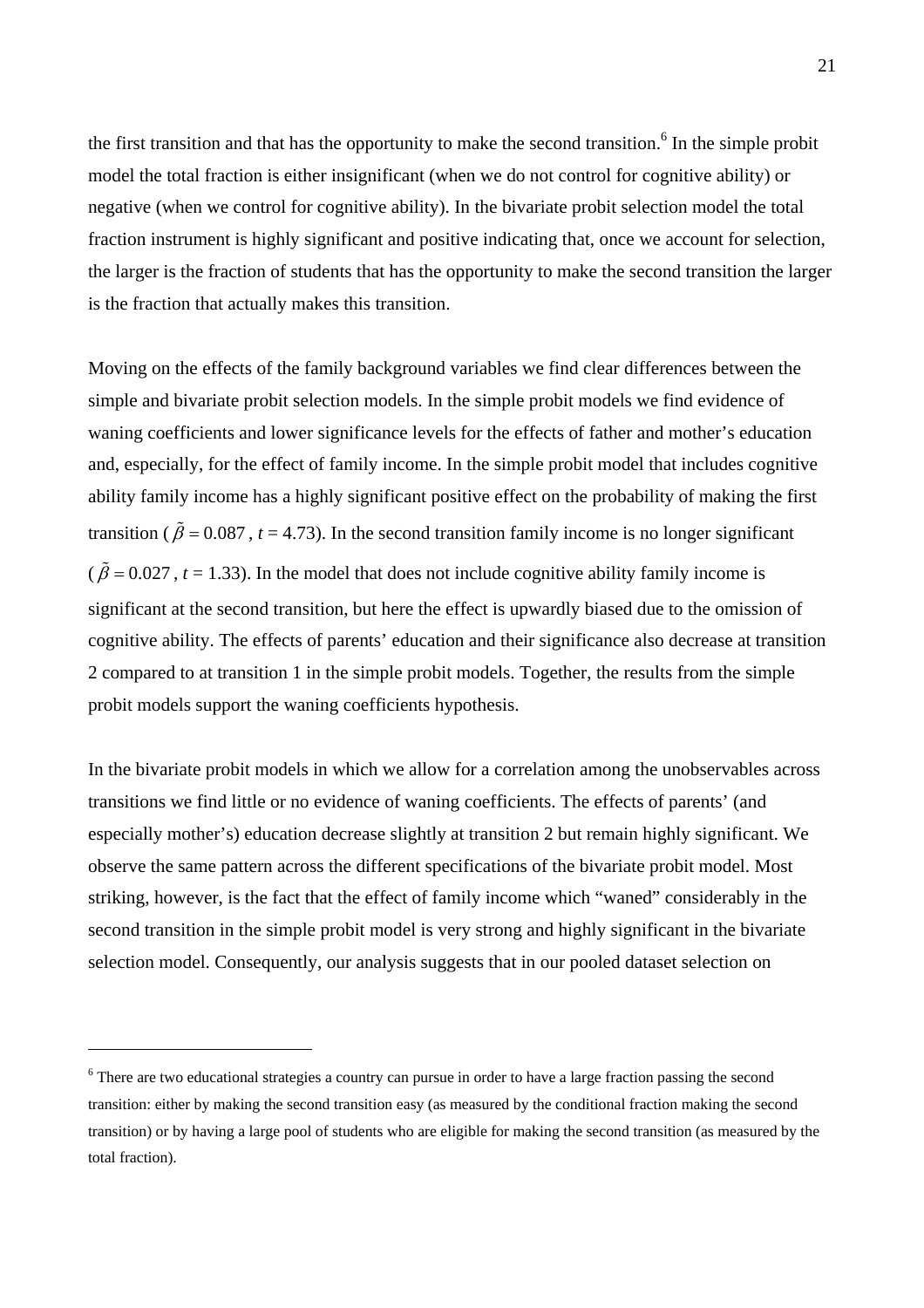unobserved variables appears to be particularly strongly related to families' economic resources.<sup>[7](#page-23-0)</sup> In sum, our analysis using bivariate probit selections models suggests that the constant inequality hypothesis is more plausible than the waning coefficients hypothesis.

Finally, we note an interesting feature of the estimated correlation coefficients  $\rho$  in the bivariate probit selection models. The correlation coefficient  $\rho$  measures the degree to which students' unobserved characteristics are correlated across educational transitions. In the bivariate model that does not control for cognitive ability we find a highly significant correlation coefficient of about 0.8 indicating that approximately two thirds ( $\rho^2 = 0.811^2 = 0.658$ ) of the unobserved characteristics of students are common across transitions. In the model that controls for cognitive ability this share is only about one fourth ( $\rho^2 = 0.512^2 = 0.262$ ). Consequently, cognitive ability accounts for about 40 percent of the unobserved characteristics in the model that does not control for cognitive ability. This number is very high and suggests that cognitive ability is a very important determinant of educational attainment.

#### **5. Conclusion**

 $\overline{a}$ 

The Mare model of educational transitions has been highly influential in applied research on the impact of family background on educational success. Although a major conceptual and empirical improvement over previous models the Mare model (and educational transition models in general) is inherently susceptible to bias arising from selection on unobserved variables. Selection bias might lead to erroneous results concerning the effect of family background on educational success.

In this paper we study the impact of selection on unobserved variables in the educational transition model with two transitions. In the first part of the paper we show theoretically that biased parameter estimates of the effect of family background variables may arise from two phenomena: selection on unobserved variables (which, due to increasing selectivity, leads to downward bias) and scaling effects (which, due to different sample variances in the distributions of unobservables, leads to upward bias).

<span id="page-23-0"></span><sup>&</sup>lt;sup>7</sup> We also included interactions between family income, the instruments, and the country dummies in the models to test for country-specific effects of family income. We only found a statistically significant interaction term for the UK. However, this effect is of little substantive importance.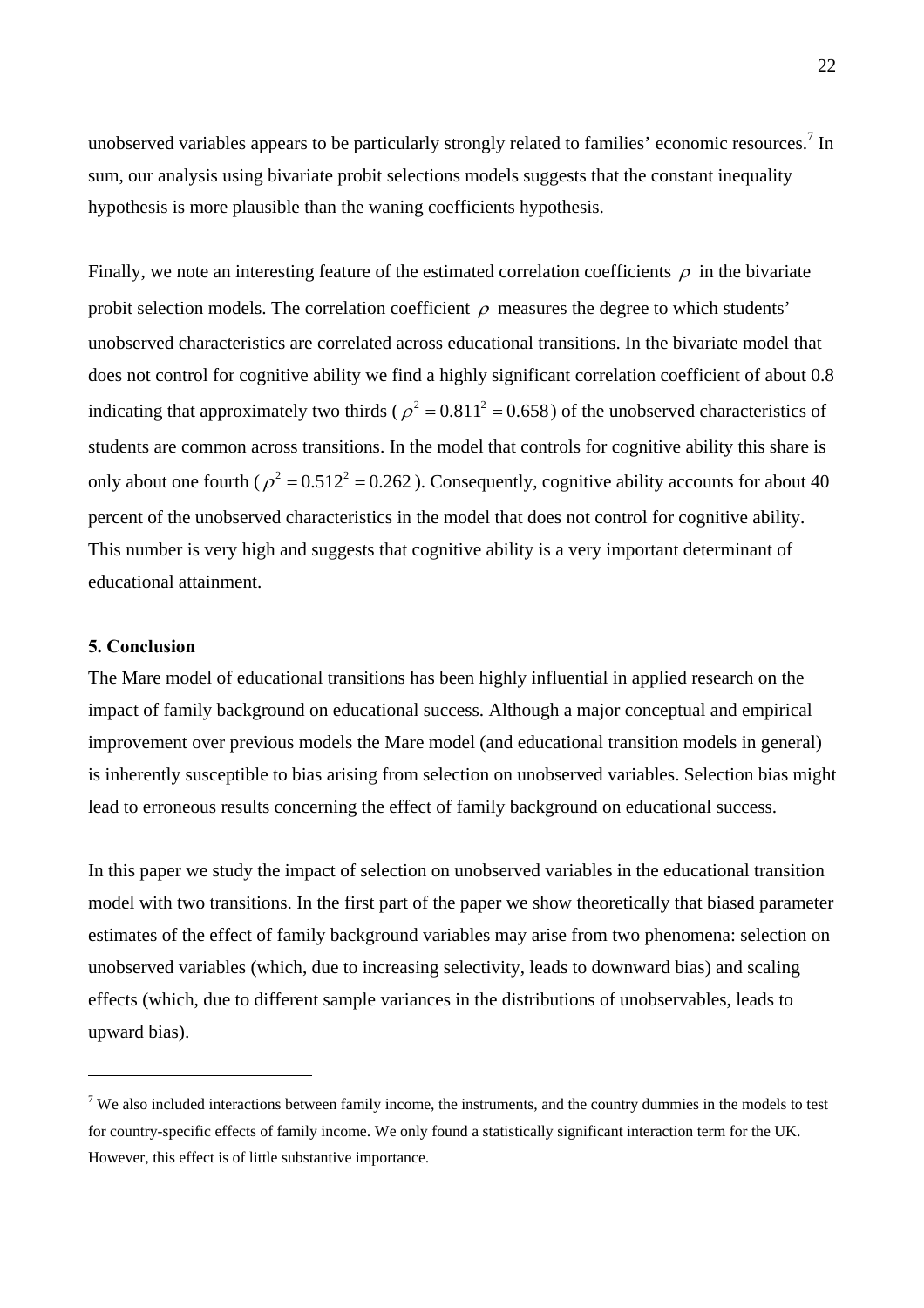In the second part of the paper we present results from an empirical analysis which illustrates the impact of selection bias on substantive results in the model with two educational transitions. We seek to distinguish between a "waning coefficients" and a "constant inequality" hypothesis. We use data from four countries and different empirical strategies to determine how many assumptions regarding the data generating process we need to invoke to distinguish between the two competing hypotheses. Using non-parametric Manski bounds we find that in three out of four countries the data is equally consistent with both hypotheses. We then impose a parametric structure on the data generating process and estimate simple and bivariate probit models. The bivariate probit model accounts for selection on unobserved variables by assuming a bivariate normal structure for the unobservables in the two educational transitions. Our empirical results using the simple probit model (similar to the traditional Mare model) support the waning coefficients hypothesis. However, when we pool the data our bivariate probit model suggests that the effect of family background is largely constant across educational transitions. Consequently, when we take selection on unobserved variables into account our results support the constant inequality hypothesis. Our analysis, although only illustrative, then suggests that selection on unobserved variables has a substantial impact on the estimated effects of family background variables on the probability of making successive educational transitions.

The main contribution of this paper is to show that selection on unobserved variables matters. Our empirical results indicate that the waning coefficients pattern found in previous studies using the Mare model, at least to some extent, might be driven by selection on unobserved variables. Consequently, in line with Cameron and Heckman (1998, 2001) we urge analysts which use the Mare model to pay explicit attention to selection bias.

The second contribution of the paper is to show that our ability to distinguish between competing hypotheses regarding the effect of family background on educational success depends critically on the number of assumptions we make regarding the data generating process. If we do not wish to make any assumptions we are typically not able to distinguish very accurately between competing hypotheses (unless we have very large samples). The Mare model imposes a parametric structure on the data generating process and assumes no selection on unobserved variables. We extended the Mare model by means of a bivariate probit model to allow for selection on unobserved variables.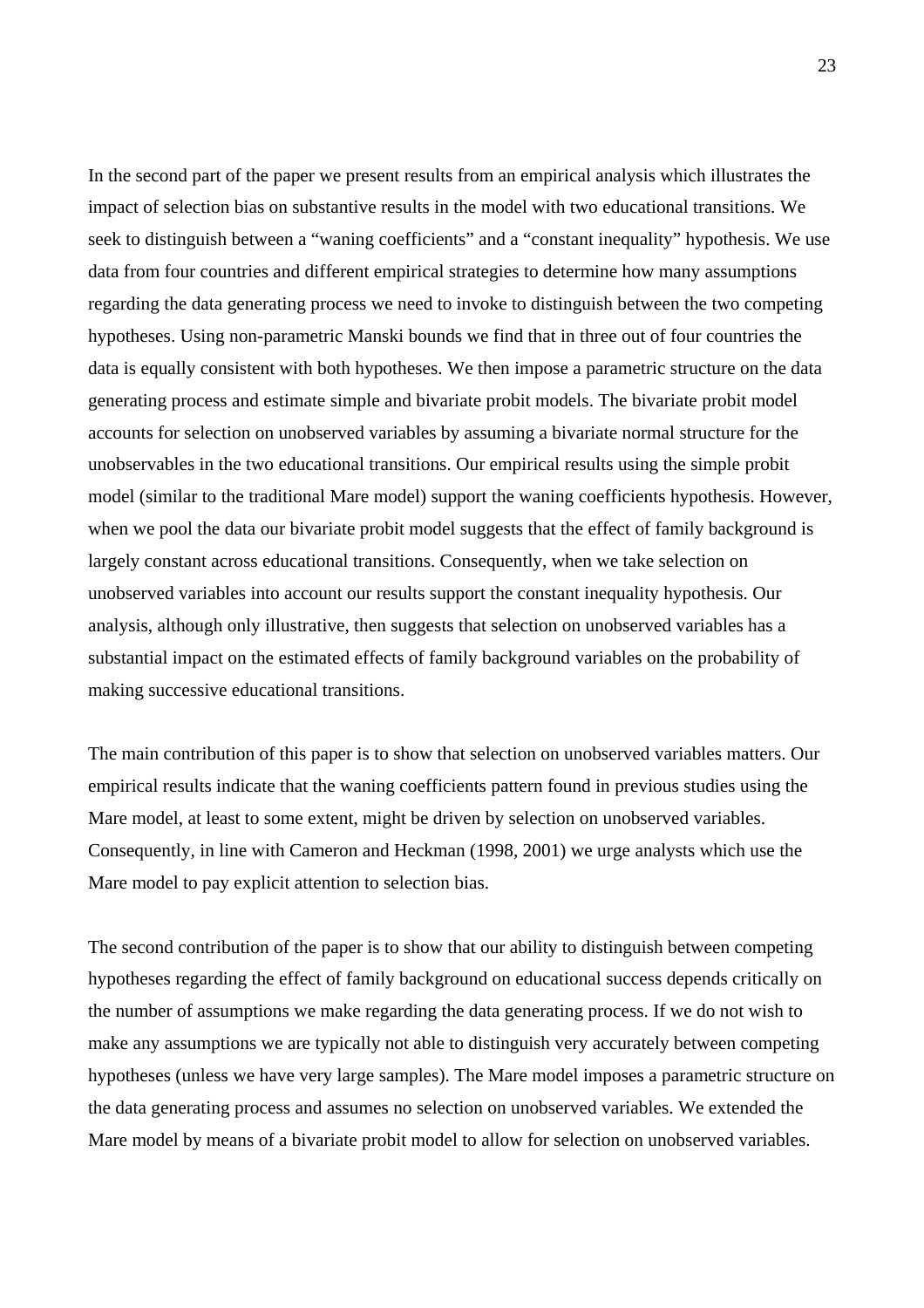Our bivariate model is easily estimated using standard software. However, the parametric assumption regarding the distribution of the unobservables in the bivariate probit model is not testable. This means that we have no way of testing whether our assumption regarding the unobserved part of the selection process is plausible. Furthermore, in the empirical analysis we find that we need auxiliary information in the form of instrumental variables to properly estimate the correlation between the unobservables in the two educational transitions.

In summary, our bivariate approach is no "magic bullet" which solves the problem of selection on unobserved variables in educational transition models. Essentially, in the future we need more and better data to estimate educational transition models. Bigger datasets would enable a more accurate identification of the underlying distributions of the unobservables. Better datasets would include variables explicitly designed to capture the selection process at the different educational transitions.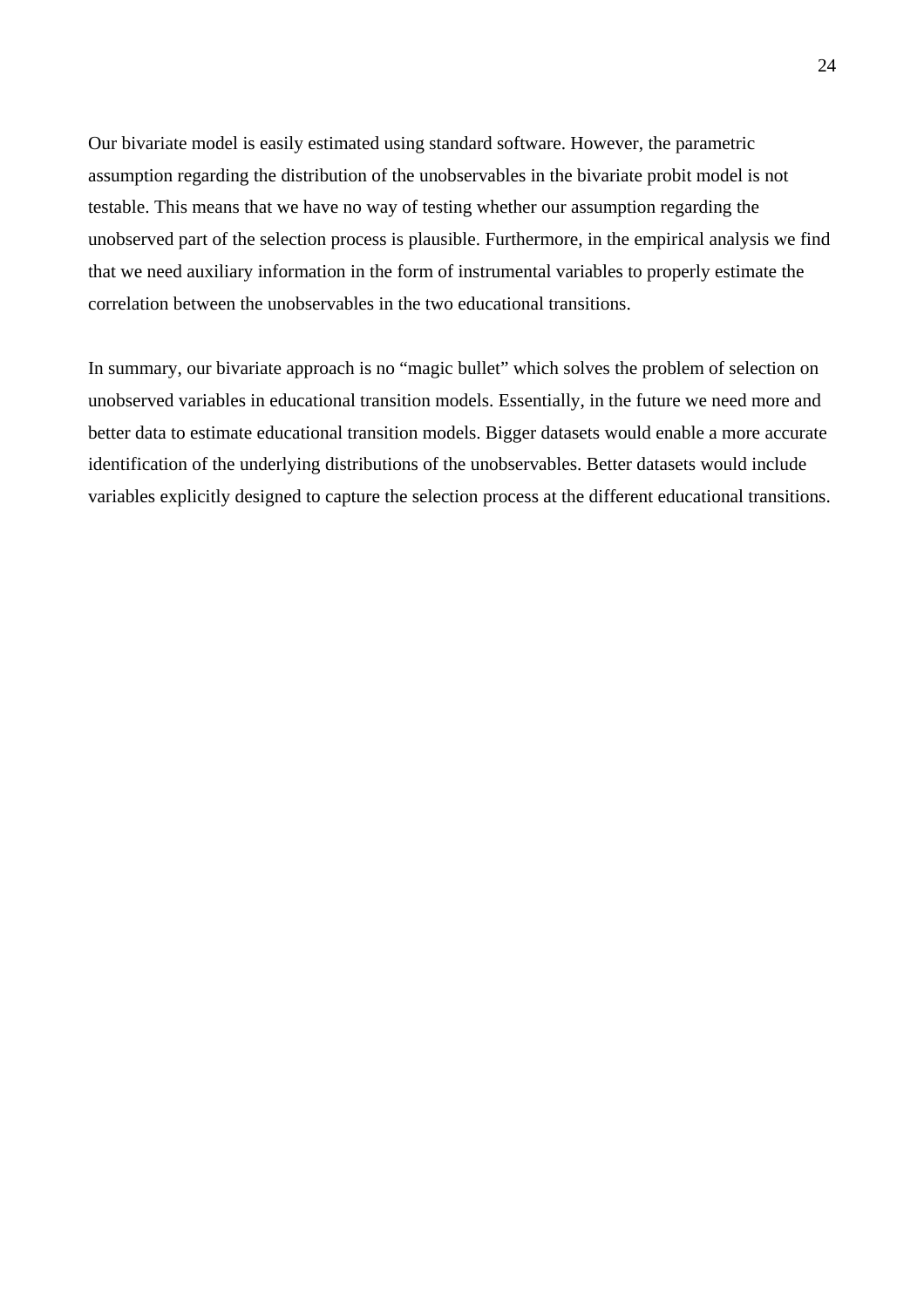## **Appendix 1. The Effect of Scaling on the Estimated Parameters in the Second Educational Transition**

Define the inverse mills ratio as

$$
\lambda(\beta_1x_1) = \frac{\varphi(\beta_1x_1)}{\Phi(\beta_1x_1)},
$$

where  $\varphi(.)$  and  $\Phi(.)$  are the standard normal density and distribution functions (Heckman 1979). Note that  $Var(Y_2^*) = \sigma^2 \neq Var(Y_2^* | Y_1^* > 0)$  because

$$
Var(Y_2^* | Y_1^* > 0) = Var(Y_2^* | Y_1 = 0) = \sigma^2 \left(1 - \rho^2 \left\{ \beta_1 x_1 \lambda (\beta_1 x_1) + \lambda (\beta_1 x_1)^2 \right\} \right)
$$

(Maddala 1983: 269; Heckman 1979). Indeed,  $\sigma^2 \geq Var(Y_2^* | Y_1 = 0)$  as the term

 $0 \leq \beta_1 x_1 \lambda (\beta_1 x_1) + \lambda (\beta_1 x_1)^2 \leq 1$ . Note that this relationship only exists because of the assumption of joint normality.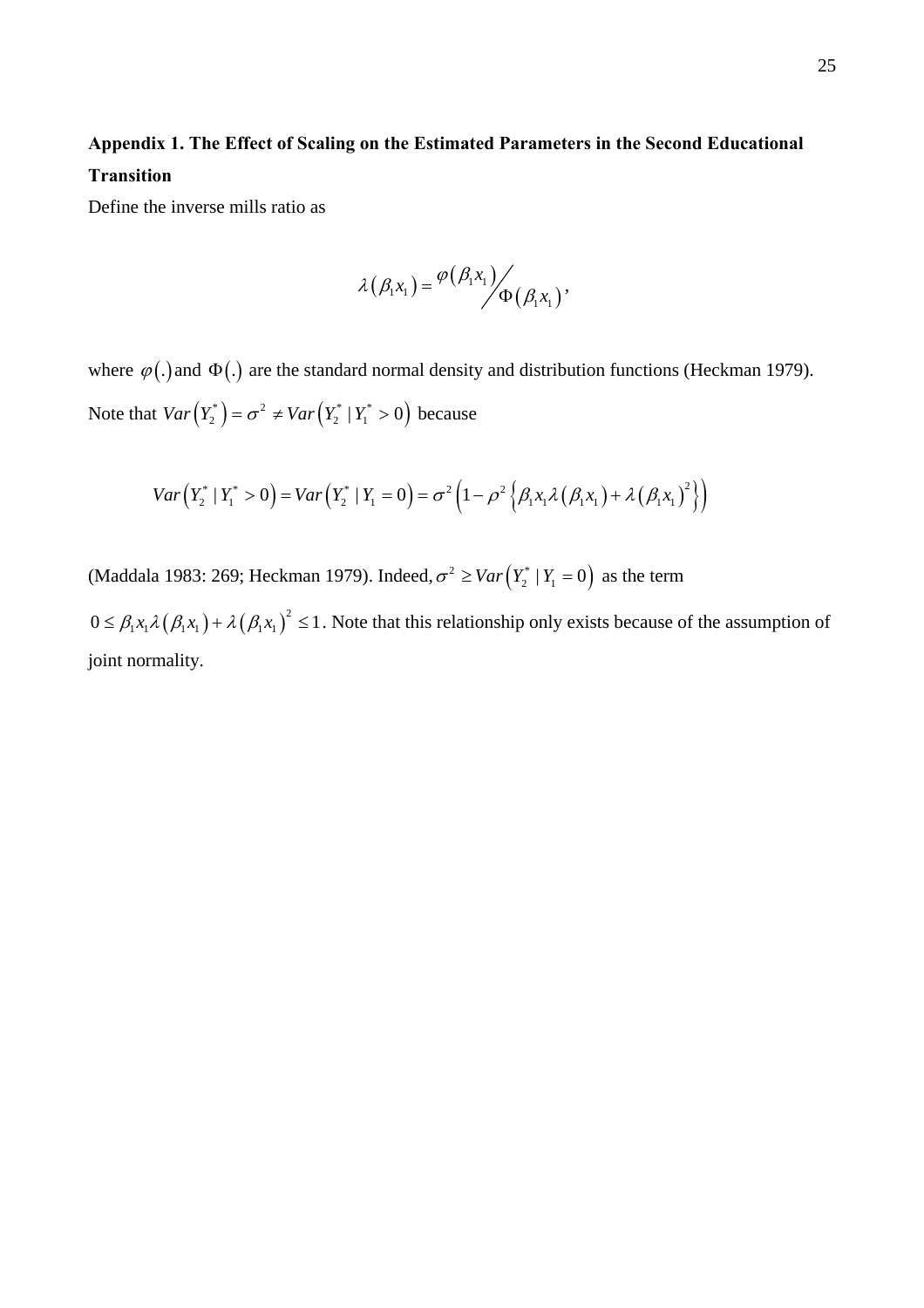#### **Appendix 2. The Nicoletti/Perracchi Approximation**

In this appendix we derive the expression in Equation (1) which we use to show analytically the effect of selection and scaling on the conditional probability of making the second transition. By the definition of the conditional probability of making the second transition we get

$$
P(Y_2 = 1 | Y_1 = 1) = P(Y_2^* > 0 | Y_1^* > 0) = \frac{P(Y_2^* > 0, Y_1^* > 0)}{P(Y_1^* > 0)}
$$
  
\n
$$
= \frac{1}{P(Y_1^* > 0)} \int_{0}^{\infty} \int_{0}^{\infty} f(r - \beta_1 x_1, s - \beta_2 x_2) dr ds
$$
  
\n
$$
= \frac{1}{F_1(\beta_1 x_1)} \int_{-\beta_1 x_1}^{\infty} \left\{ \int_{-\beta_2 x_2}^{\infty} f_{2|1}(u | v) du \right\} f_1(v) dv
$$
  
\n
$$
= \frac{1}{F_1(\beta_1 x_1)} \int_{-\beta_1 x_1}^{\infty} \left\{ F_{2|1}(-\beta_2 x_2 | v) \right\} f_1(v) dv
$$
  
\n
$$
= \frac{1}{\Phi(\beta_1 x_1)} \int_{-\beta_1 x_1}^{\infty} \left\{ \Phi\left(\frac{\beta_2 x_2 - \rho v}{\sqrt{1 - \rho^2}}\right) \right\} \varphi(v) dv
$$
  
\n
$$
\approx \Phi\left(\frac{\beta_2 x_2 + \rho \lambda(\beta_1 x_1)}{\sqrt{1 - \rho^2} \left\{ \beta_1 x_1 \lambda(\beta_1 x_1) + \lambda(\beta_1 x_1)^2 \right\}}\right),
$$

where  $f(.,.)$  is the joint distribution of the unobservables,  $f_1$  and  $F_1(.)$  are the marginal density and distribution of the unobservables in the first transition,  $f_{2/I}$  and  $F_{2/I}$  are the conditional density and distribution of the unobservables in the second transition. The unobservables are assumed bivariate normal.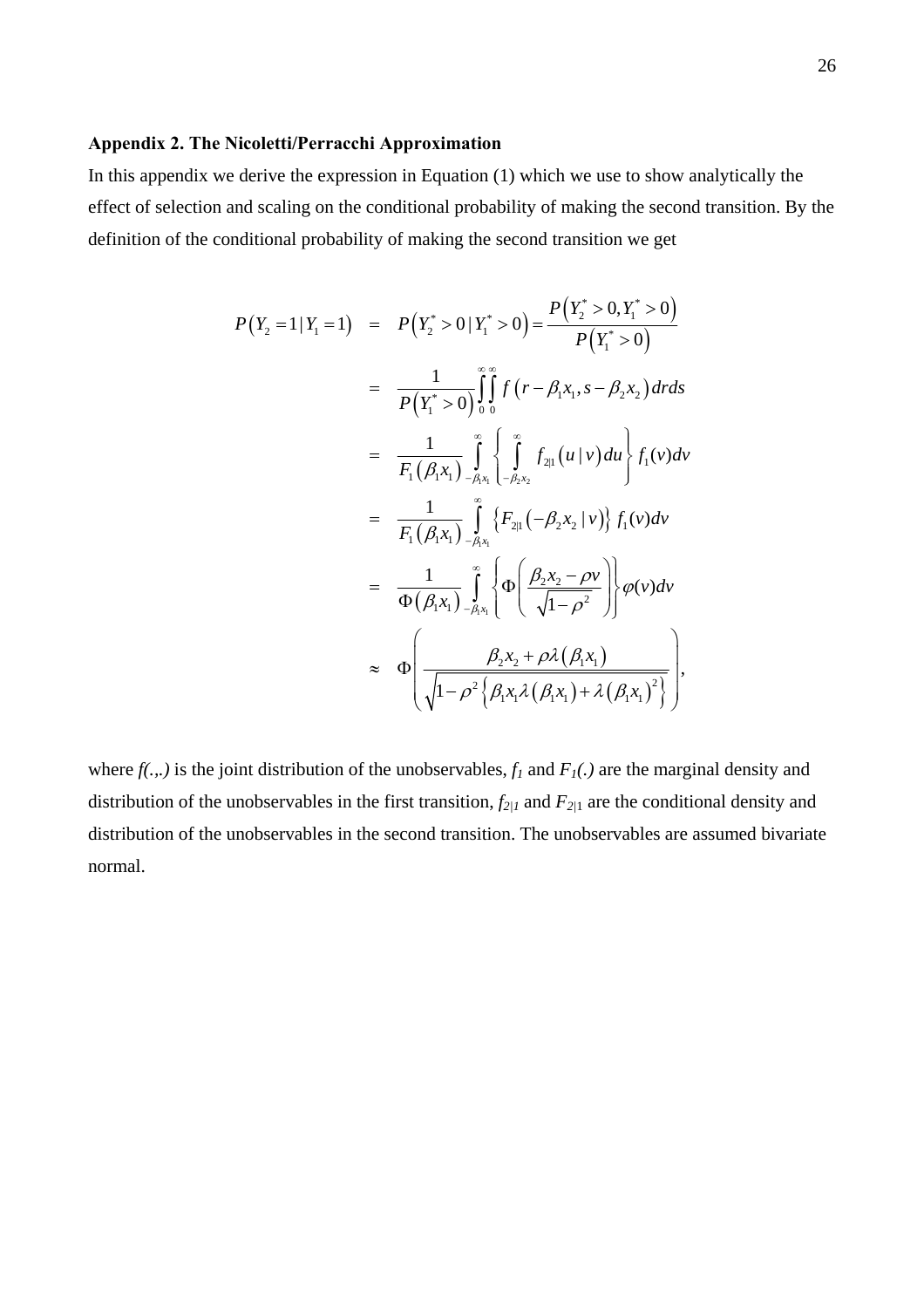#### **References**

- Anderson, John A. (1984): "Regression and ordered categorical variables". *Journal of the Royal Statistical Society Series B,* 46: 1-30.
- Angrist, Joshua D. (2001): "Estimation of Limited Dependent Variable Models with Dummy Endogenous Regressors: Simple Strategies for Empirical Practice". *Journal of Business and Economic Statistics*, 19: 1-16.
- Arends-Kuenning, Mary and Suzanne Duryea (2006): "The Effect of Parental Presence, Parents' Education, and Household Headship on Adolescents' Schooling and Work in Latin America". *Journal of Family and Economic Issues,* 27(2): 263-286.
- Breen, Richard and Jan O. Jonsson (2000): "Analyzing Educational Careers: A Multinomial Transition Model". *American Sociological Review,* 65(5): 754-772.
- Cameron, Stephen V. and James J. Heckman (1998): "Life Cycle Schooling and Dynamic Selection Bias: Models and Evidence for Five Cohorts of American Males". *Journal of Political Economy,* 106(2): 262-333.
- Cameron, Stephen V. and James J. Heckman (2001): "The Dynamics of Education Attainment for Black, Hispanic, and White Males". *Journal of Political Economy,* 109(31): 455-499.
- Center for Human Resource Research (2006): *NLSY79 User's Guide.* Columbus, OH: Center for Human Resource Research, Ohio State University.
- Chevalier, Arnaud and Gauthier Lanot (2002): "The Relative Effect of Family Characteristics and Financial Situation on Educational Achievement". *Education Economics,* 10(2): 165-181.
- Cobalti, Antonio (1990): "Schooling inequalities in Italy: trends over time". *European Sociological Review,* 6(3): 199-214.
- Colding, Bjørg (2006): "A dynamic analysis of educational progression of children of immigrants". *Labour Economics,* 13(4): 479-492.
- Copas, John and Li, H. G. (1997): "Inference for non-random samples (with discussion)". *Journal of the Royal Statistical Society B*, 59: 55-96.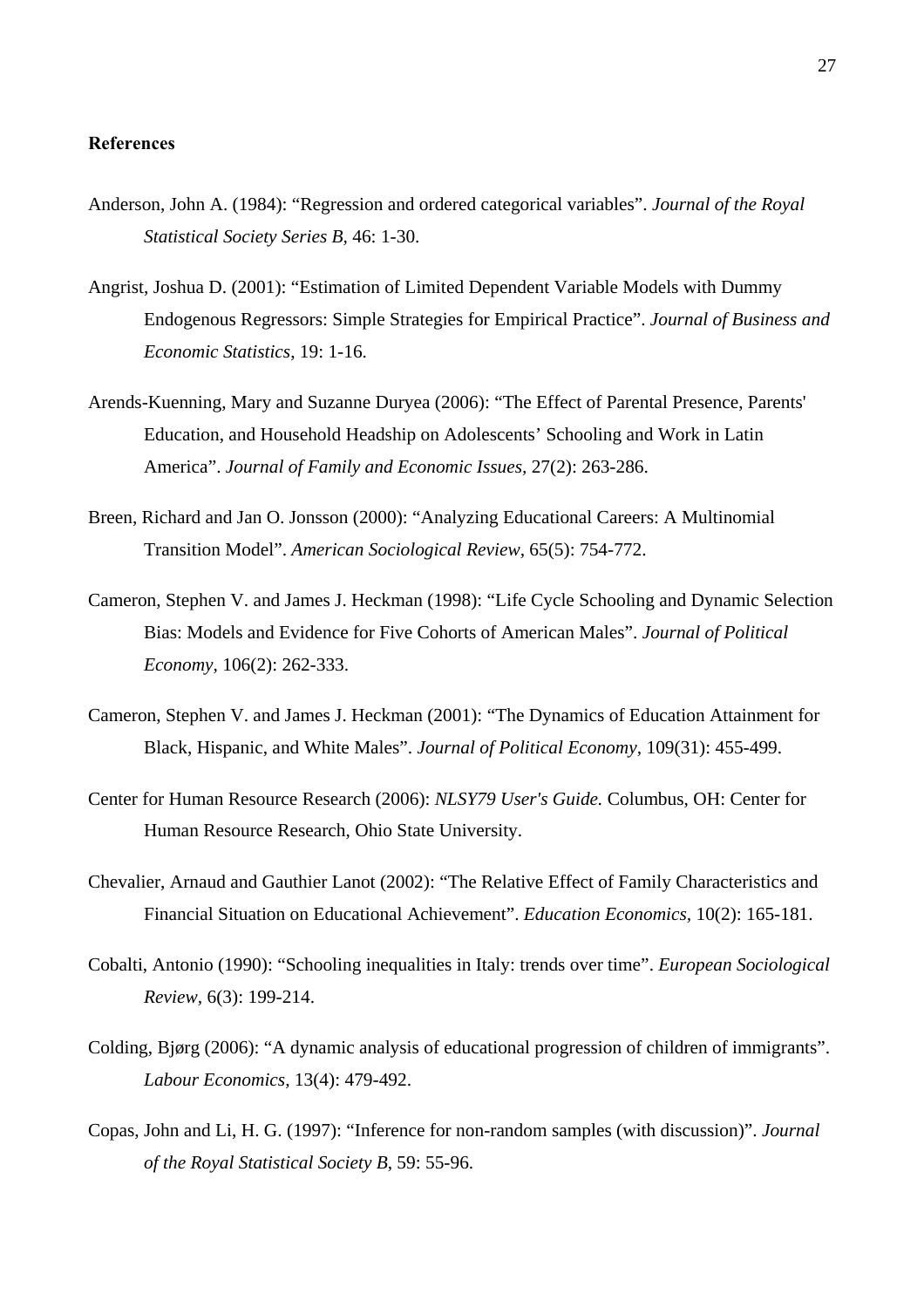- Garnier, Maurice A. and Lawrence E. Raffalovich (1984): "The Evolution of Educational Opportunities in France". *Sociology of Education,* 57: 1-10.
- Hansen, Marianne Nordli (1997): "Social and Economic Inequality in Educational Career: Do the Effects of Social Background Characteristics Decline?". *European Sociological Review,* 13(3): 305-320.
- Hauser, Robert M. and Megan Andrew (2006): "Another look at the stratification of educational transitions: The logistic response model with partial proportionality constraints". *Sociological Methodology,* 36: 1-26
- Heath, Anthony F. and Peter Clifford (1990): "Class inequalities in education in the twentieth century". *Journal of the Royal Statistical Society A,* 153(1): 1-16.
- Horowitz, Joel L and Charles F. Manski (1998): "Censoring of Outcomes and Regressors due to Survey Nonresponse: Identification and Estimation Using Weights and Imputations". *Journal of Econometrics,* 84(1): 37-58.
- Jackson, Michelle, Robert E. Erikson, John H. Goldthorpe, and Meir Yaish (2007): "Primary and Secondary Effects in Class Differentials in Educational Attainment". *Acta Sociologica,* 50(3): 211-229.
- Jæger, Mads Meier and Anders Holm (2007): "Does parents' economic, cultural, and social capital explain the social class effect on educational attainment in the Scandinavian mobility regime?". *Social Science Research,* 36: 719-744.
- Lauer, Charlotte (2003): "Family background, cohort and education: A French-German comparison based on a multivariate ordered probit model of educational attainment". *Labour Economics,* 10(2): 231-251.
- Lucas, Samuel R. (2001): "Effectively Maintained Inequality: Education Transitions, Track Mobility, and Social Background Effects". *American Journal of Sociology,* 106(6): 1642- 1690.
- Manski, Charles F. (1995): *Identification problems in the social sciences.* Cambridge, MA: Harvard University Press.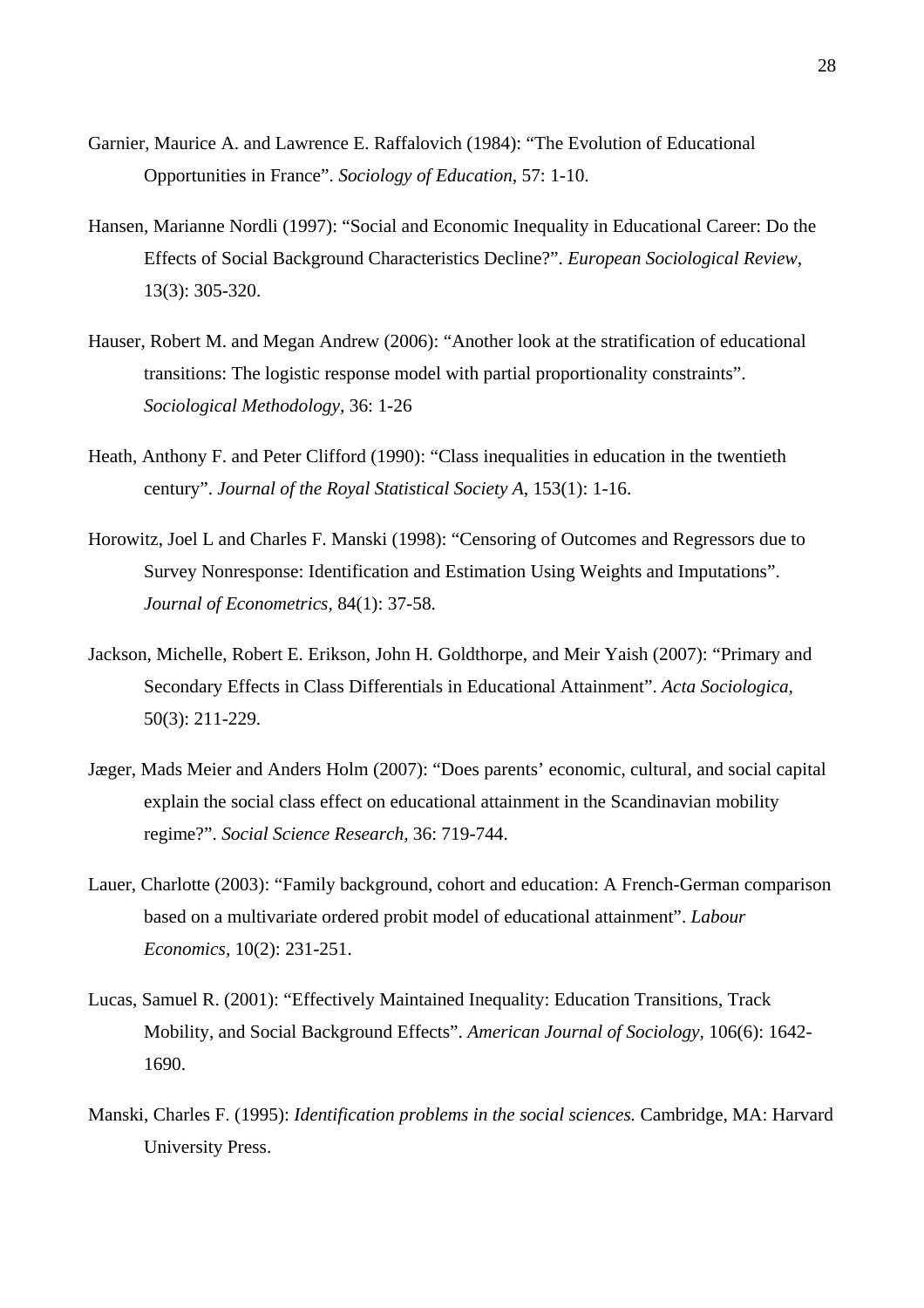- Mare, Robert D. (1979): "Social Background Composition and Educational Growth". *Demography,* 16(1): 55-71.
- Mare, Robert D. (1980): "Social Background and School Continuation Decisions". *Journal of the American Statistical Association,* 75(370): 295-305.
- Mare, Robert D. (1981): "Change and Stability in Educational Stratification". *American Sociological Review,* 46(1): 72-87.
- Mare, Robert D. (1993): "Educational Stratification on Observed and Unobserved Components of Family Background", in Shavit, Yossi and Blossfeld, Hans-Peter (eds.): *Persistent Inequality. Changing Educational Attainment in Thirteen Countries*. Boulder, CO: Westview Press, pp. 351-376.
- Mare, Robert D. (2006): "Statistical Models of Educational Stratification: Hauser and Andrew's Models of School Transitions". *Sociological Methodology,* 36: 27-37.
- Nicoletti, C. and F. Perracchi (2001). *Two-step estimation of binary response models with sample selection*, unpublished working paper.
- Pearl, J. (2000): *Causality: Models, Reasoning, and Inference*. Cambridge University Press.
- Plewis, Ian, Lisa Caldergood, Denise Hawkes, and Gad Nathan (2004): *National Child Development Study and 1970 British Cohort Study Technical Report.* London: Centre for Longitudinal Studies, Institute of Education, University of London.
- Raftery, Adrian E. and Michael Hout (1993): "Maximally Maintained Inequality: Expansion, Reform, and Opportunity in Irish Education, 1921-75". *Sociology of Education,* 66: 41-62.
- Shavit, Yossi and Hans-Peter Blossfeld (1993) (eds.): *Persistent Inequality. Changing Educational Attainment in Thirteen Countries.* Boulder, CO.: Westview Press.
- Shavit, Yossi and Karin Westerbeek (1998): "Educational Stratification in Italy. Reforms, Expansions, and Equality of Opportunity". *European Sociological Review,* 14(1): 33-47.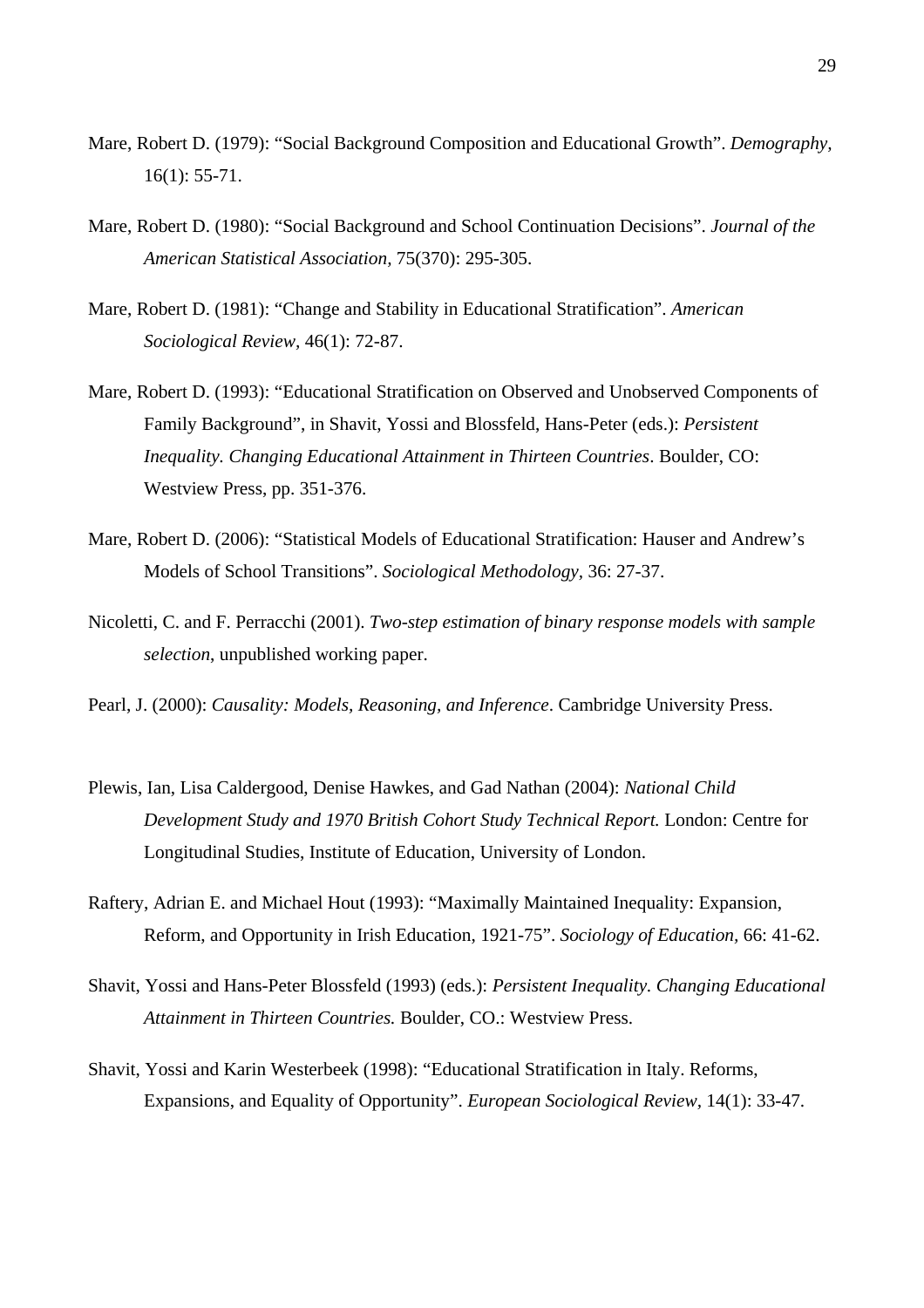- Vaid, Divya (2004): "Gendered Inequality in Educational Transitions". *Economic and Political Weekly*, August: 3927-3938.
- van Praag, Bernard M. S. (1992): *Zomaar een dataset. "De Noordbrabantse Zesde Klassers". Een Presenatie van 15 jaar Onderzoek.* Amsterdam: Vakgroep Micro-economie, Universiteit van Amsterdam.
- Van de Ven, Wynand P. M. M. and Bernard M. S. van Praag (1981): "The Demand for Dedictibles in Private Health Insurance: A Probit Model with Sample Selection". *Journal of Econometrics* 17(2): 229-252.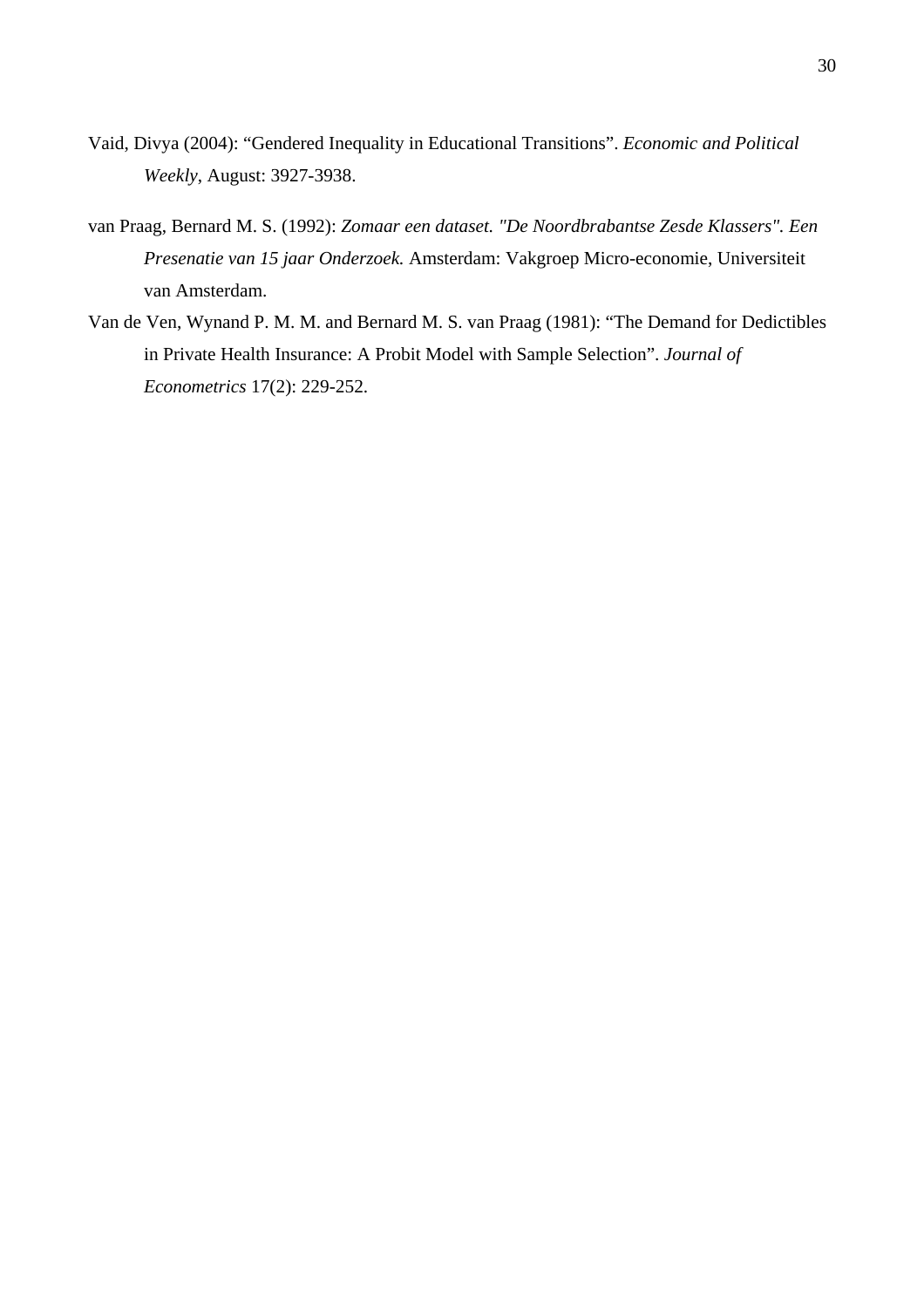

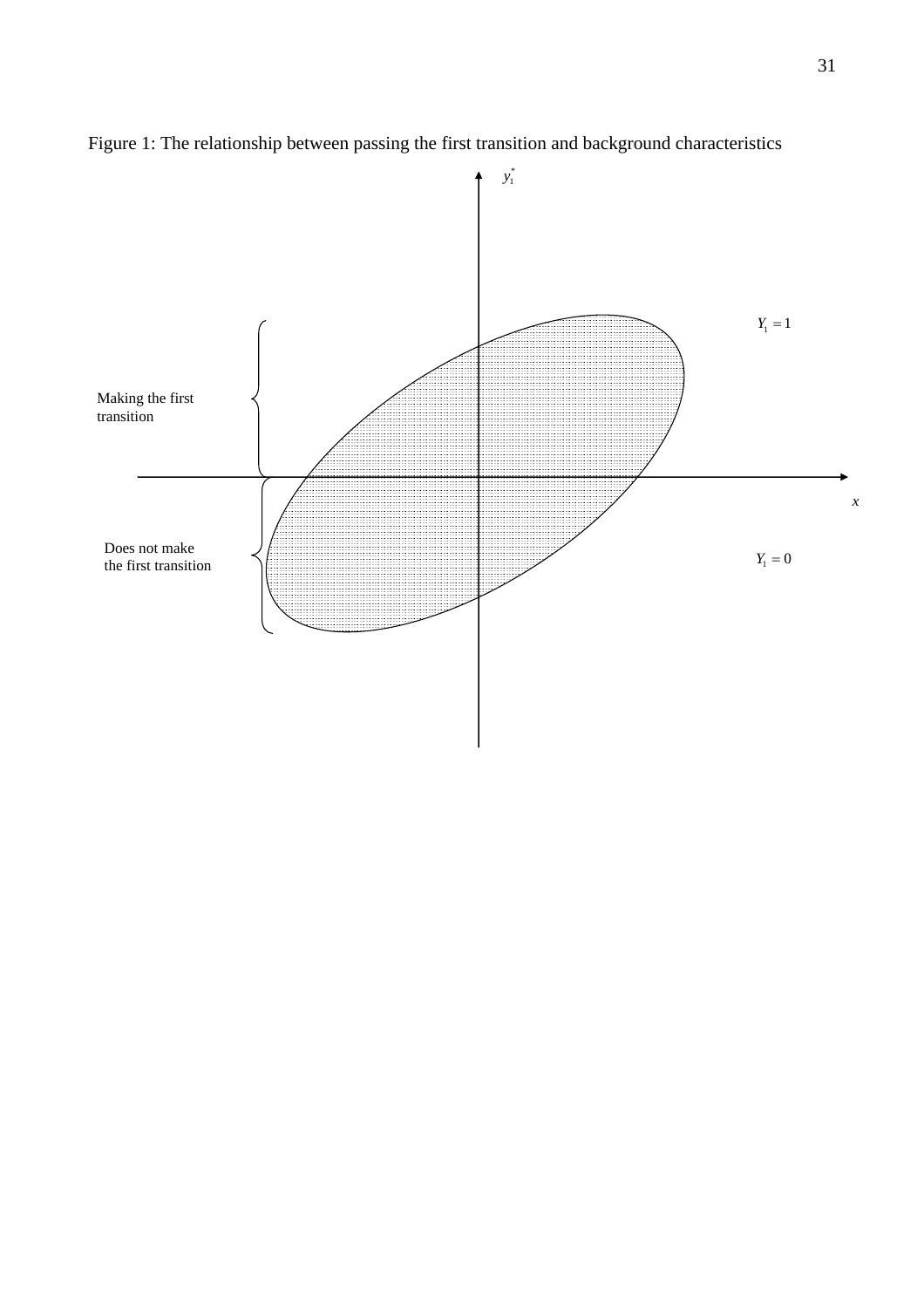

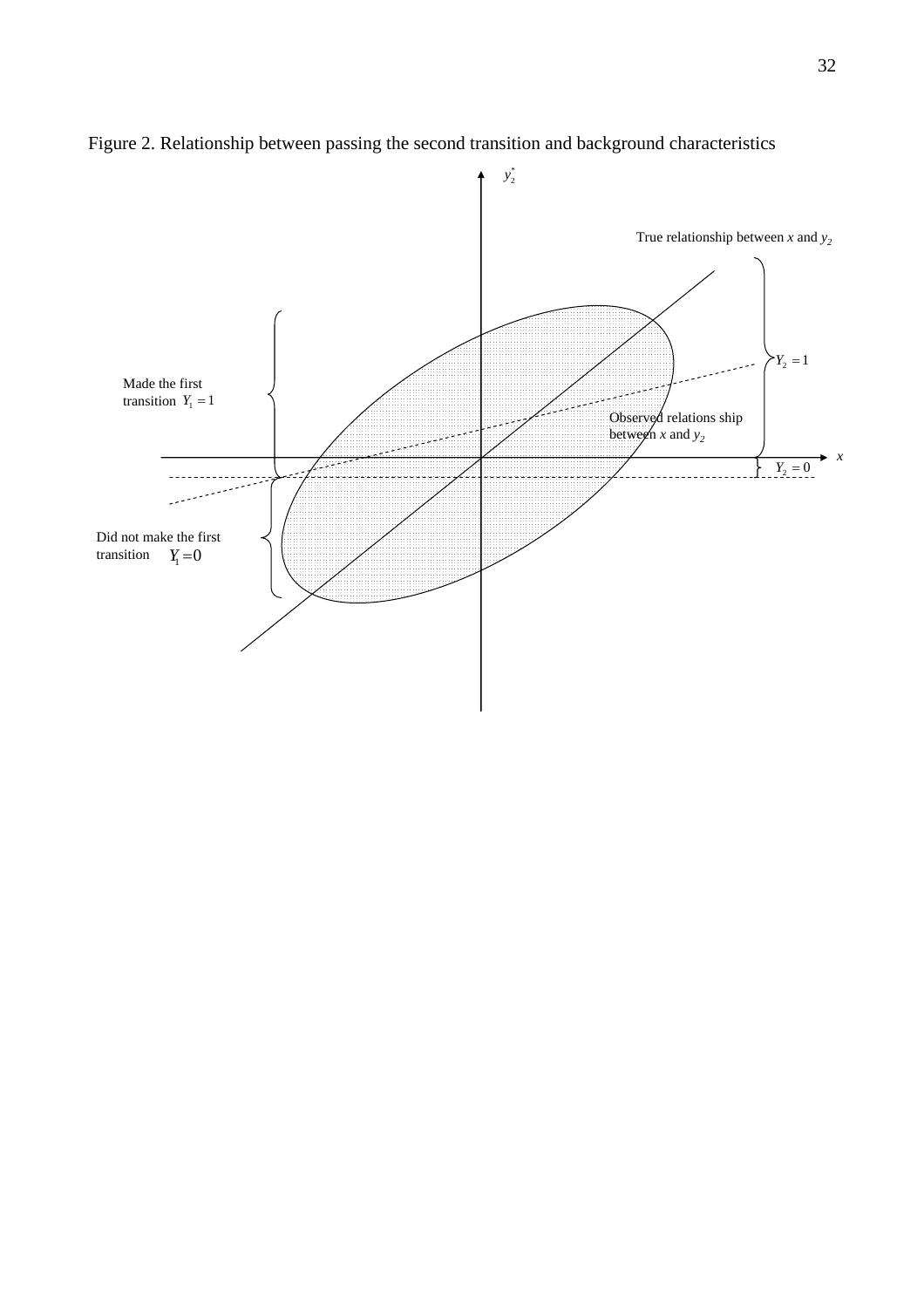

Figure 3. Significance of parental background on completing higher education as fraction of completing US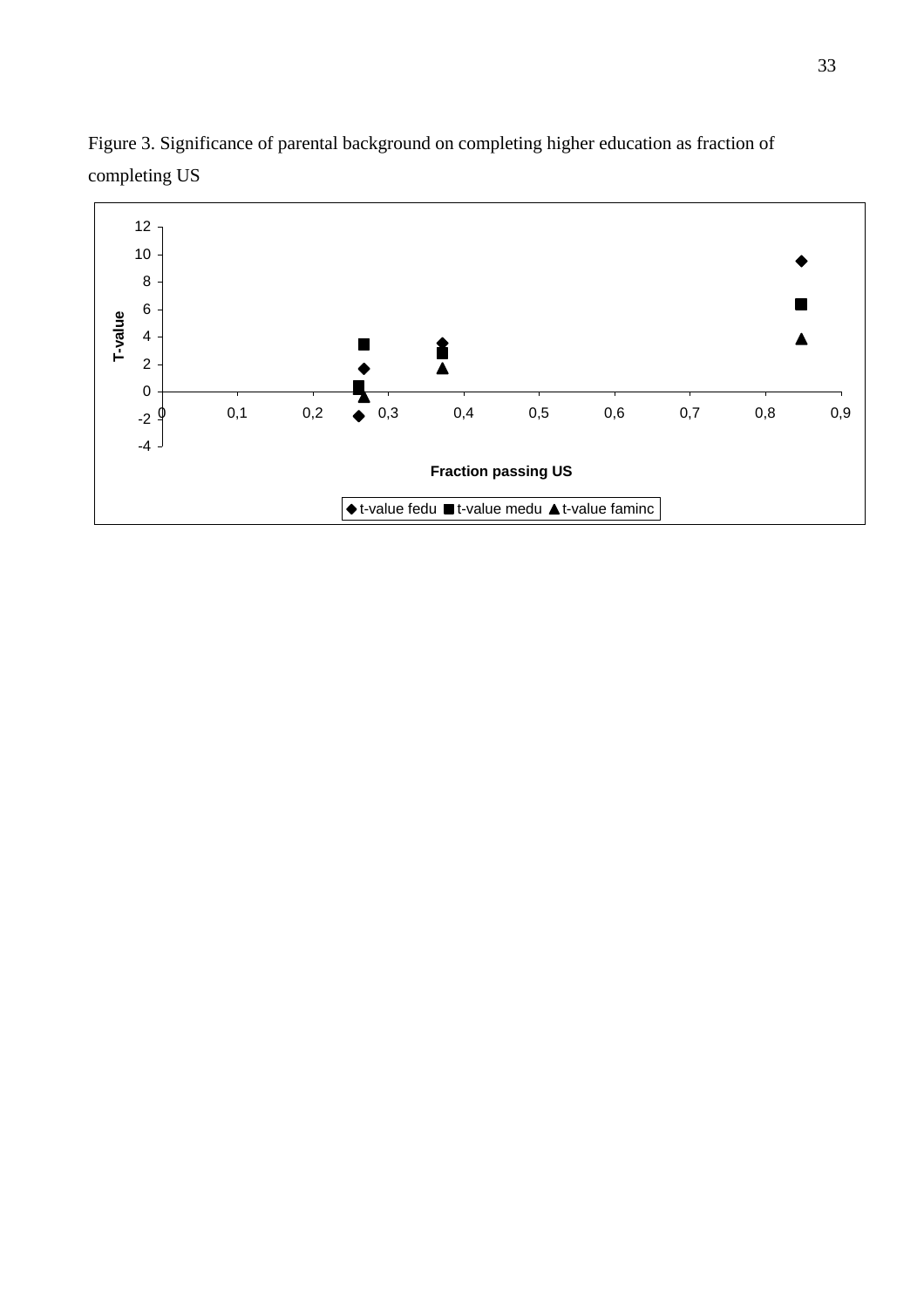

Figure 4. Manski bounds for the probability of making the second transition, NLSY79. Fathers' education averaged by mother's education

Figure 5. Manski bound for the probability of making the second transition, NCDS. Fathers' education averaged by mother's education

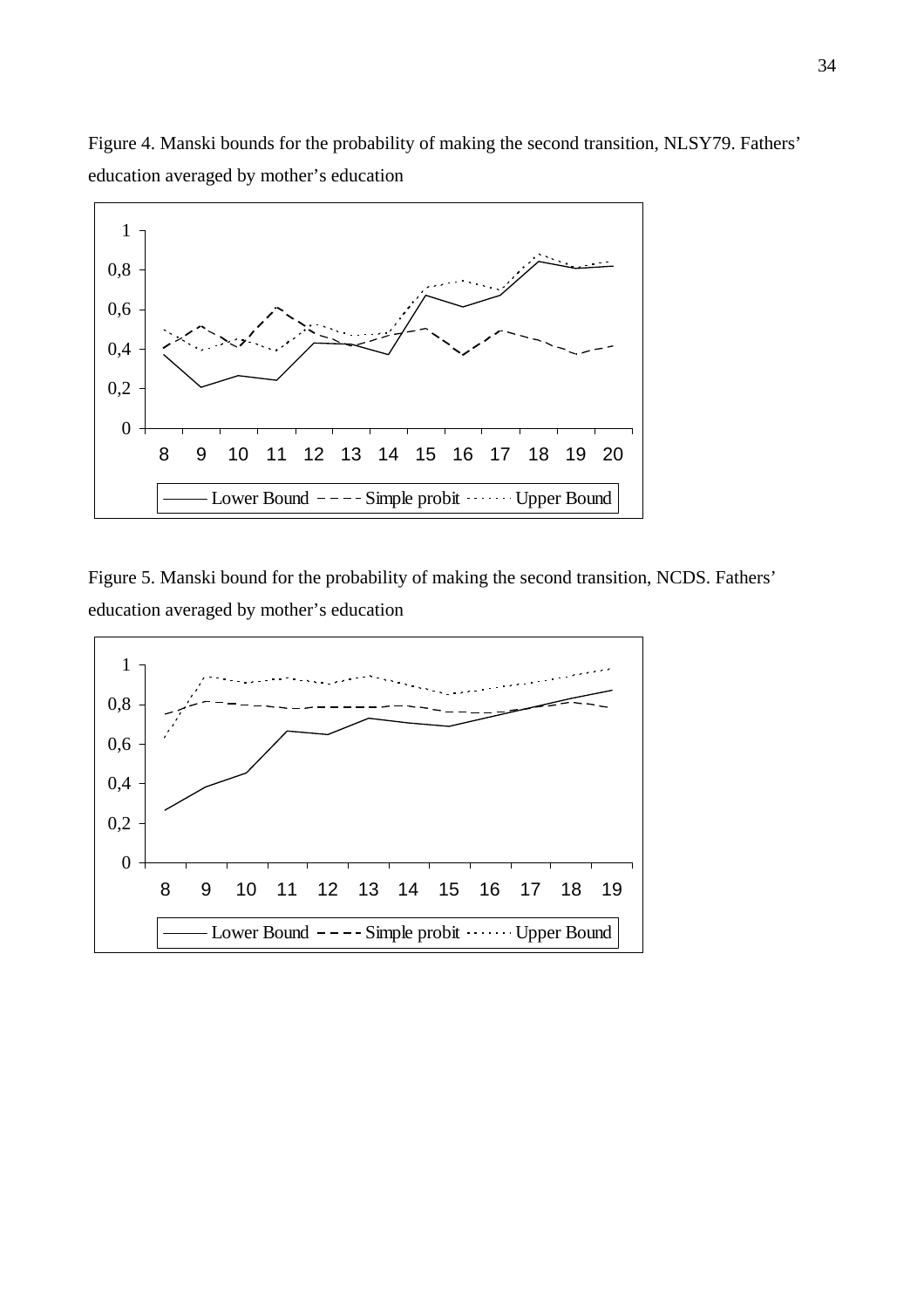

Figure 7. Manski bounds for the probability of making the second transition, Noord-Brabant Cohort. Fathers' education averaged by mother's education



Figure 6. Manski bounds for the probability of making the second transition, DYLS. Fathers' education averaged by mother's education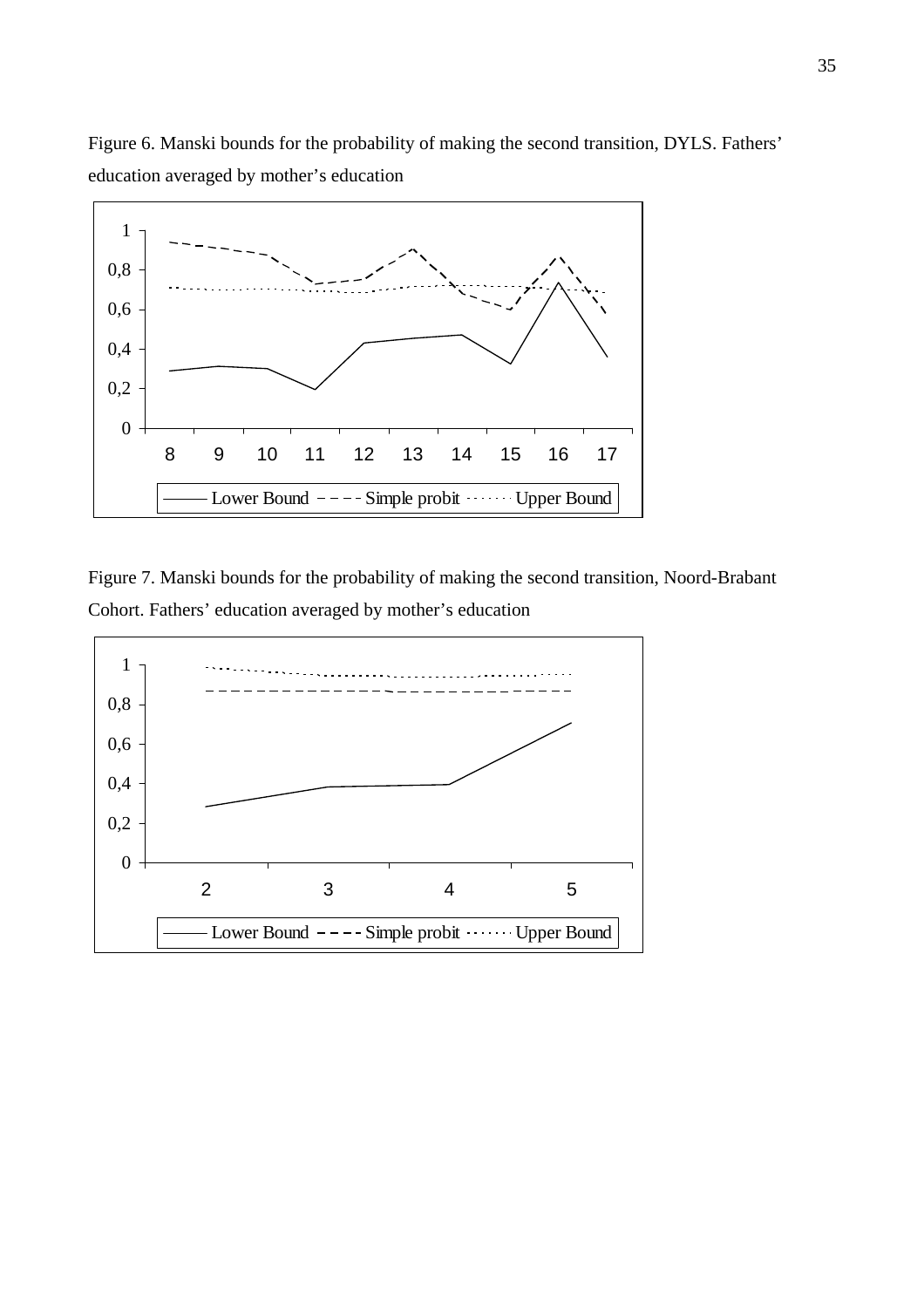|                                        | Sample |             |       |       |  |  |  |  |  |
|----------------------------------------|--------|-------------|-------|-------|--|--|--|--|--|
|                                        | NLSY79 | <b>NCDS</b> | DYLS  | NB    |  |  |  |  |  |
| Proportion completing                  |        |             |       |       |  |  |  |  |  |
| upper secondary                        | 0.848  | 0.372       | 0.261 | 0.375 |  |  |  |  |  |
| Proportion completing higher education |        |             |       |       |  |  |  |  |  |
| (of those who have completed US)       | 0.403  | 0.796       | 0.663 | 0.863 |  |  |  |  |  |
| Sample size                            | 6,029  | 7,903       | 2,660 | 1,440 |  |  |  |  |  |

Table 1. Transition probabilities into Upper Secondary (US) and Higher Education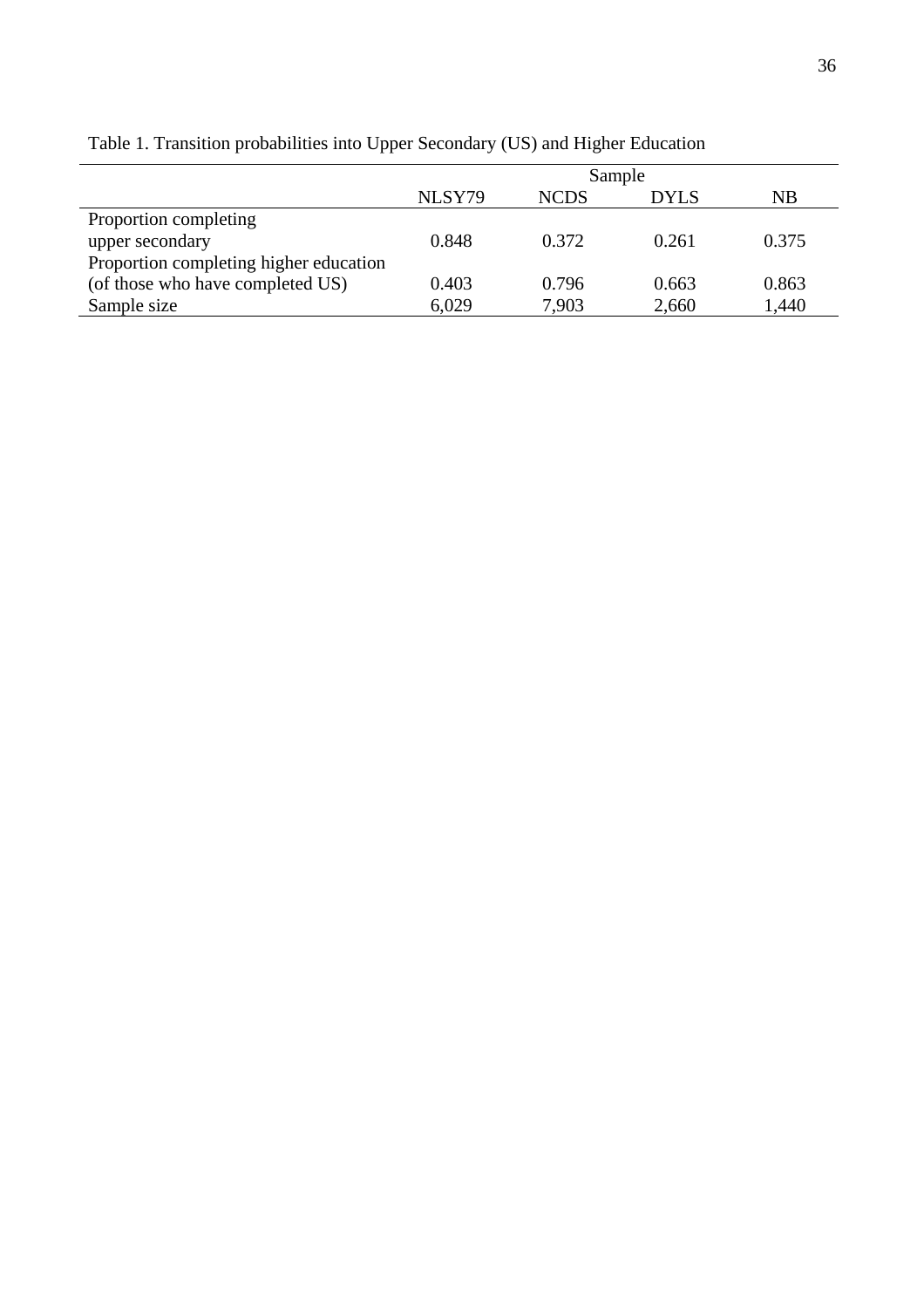|                                          | Sample |                          |             |                          |             |           |         |           |  |
|------------------------------------------|--------|--------------------------|-------------|--------------------------|-------------|-----------|---------|-----------|--|
|                                          | NLSY79 |                          | <b>NCDS</b> |                          | <b>DYLS</b> |           | NB      |           |  |
| Total sample                             | Mean   | <b>SD</b>                | Mean        | <b>SD</b>                | Mean        | <b>SD</b> | Mean    | <b>SD</b> |  |
| Father's education (Years)               | 11.90  | 3.58                     | 10.03       | 2.02                     | 9.62        | 2.70      | $2.43*$ | 0.85      |  |
| Mother's education (Years)               | 11.69  | 2.71                     | 9.99        | 1.60                     | 8.88        | 2.39      | $2.15*$ | 0.64      |  |
| Family income                            | 0.06   | 0.99                     | 0.79        | 0.68                     | 0.08        | 0.99      |         |           |  |
| Gender $(1 = \text{female})$             | 0.47   | $\overline{\phantom{a}}$ | 0.55        | $\overline{\phantom{0}}$ | 0.46        |           |         |           |  |
| Lone parent $(1 = not living with both)$ |        |                          |             |                          |             |           |         |           |  |
| biological parents)                      | 0.20   | $\overline{\phantom{0}}$ | 0.09        |                          | 0.03        |           |         |           |  |
| No. siblings                             | 3.16   | 2.12                     | 2.37        | 1.78                     | 2.19        | 1.41      | 5.83    | 3.34      |  |
| Cognitive ability                        | 0.00   | 1.00                     | 0.00        | 1.00                     | 0.00        | 1.00      | 1.00    | 1.00      |  |
| Sample completing upper secondary        |        |                          |             |                          |             |           |         |           |  |
| education                                |        |                          |             |                          |             |           |         |           |  |
| Father's education                       | 12.19  | 3.45                     | 10.91       | 2.73                     | 11.18       | 3.01      | $2.87*$ | 1.16      |  |
| Mother's education                       | 11.94  | 2.59                     | 10.67       | 2.16                     | 10.21       | 2.71      | $2.51*$ | 0.91      |  |
| Family income                            | 0.14   | 1.00                     | 0.98        | 0.73                     | 0.42        | 1.25      |         |           |  |
| Gender $(1 = \text{female})$             | 0.50   | $\overline{\phantom{a}}$ | 0.51        | $\overline{a}$           | 0.43        |           |         |           |  |
| Lone parent $(1 = not living with both)$ |        |                          |             |                          |             |           |         |           |  |
| biological parents)                      | 0.18   |                          | 0.06        |                          | 0.03        |           |         |           |  |
| No. siblings                             | 3.04   | 2.02                     | 1.89        | 1.36                     | 1.81        | 1.06      | 5.55    | 2.61      |  |
| Cognitive ability                        | 0.17   | 0.94                     | 0.45        | 0.77                     | 0.40        | 0.57      | 0.42    | 0.63      |  |

Table 2. Descriptive statistics. Means and Standard Deviations

Note: \* Father and mother's education are measured by five ordered levels coded as 0-4.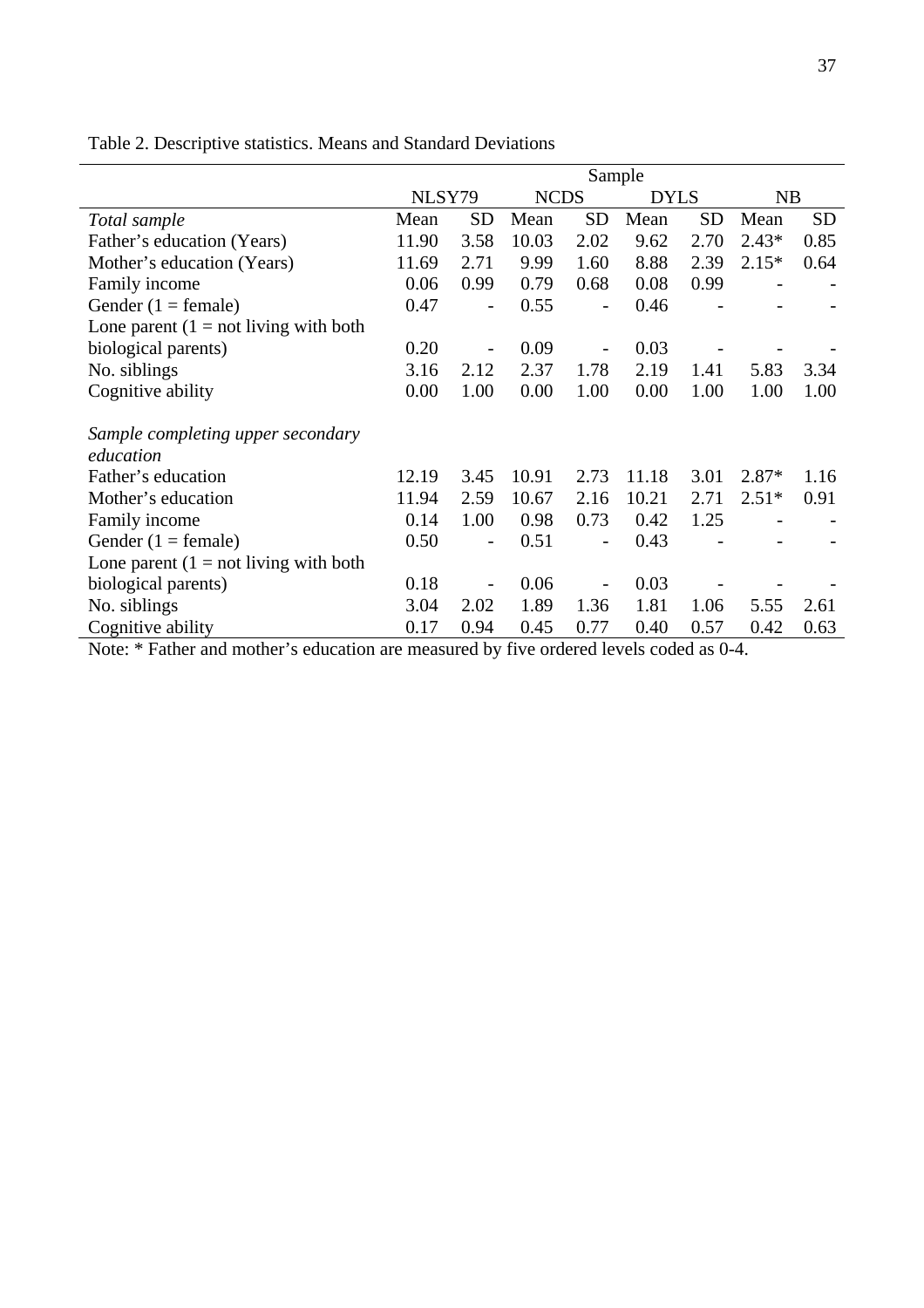|                                         | NLSY79                   |                          |           | <b>NCDS</b> |           |                          |                                |           | <b>DYLS</b> |          |           |           | NB       |          |           |           |
|-----------------------------------------|--------------------------|--------------------------|-----------|-------------|-----------|--------------------------|--------------------------------|-----------|-------------|----------|-----------|-----------|----------|----------|-----------|-----------|
|                                         | Simple                   | Simple                   | Bivariate | Bivariate   | Simple    | Simple                   | Bivariate                      | Bivariate | Simple      | Simple   | Bivariate | Bivariate | Simple   | Simple   | Bivariate | Bivariate |
|                                         | probit                   | probit                   | probit    | probit      | probit    | probit                   | probit                         | probit    | probit      | probit   | probit    | probit    | probit   | probit   | probit    | probit    |
| Transition to upper secondary education |                          |                          |           |             |           |                          |                                |           |             |          |           |           |          |          |           |           |
| Father's education                      | 0.039                    | 0.009                    | 0.0415    | 0.009       | 0.159     | 0.120                    | 0.160                          | 0.120     | 0.111       | 0.072    | 0.110     | 0.073     | 0.452    | 0.418    | 0.456     | 0.422     |
|                                         | (3.95)                   | (0.58)                   | (4.13)    | (0.79)      | (10.68)   | (7.69)                   | (10.71)                        | (7.68)    | (6.50)      | (3.82)   | (6.44)    | (3.86)    | (7.47)   | (6.83)   | (7.54)    | (6.85)    |
| Mother's education                      | 0.077                    | 0.045                    | 0.081     | 0.048       | 0.202     | 0.157                    | 0.201                          | 0.127     | 0.104       | 0.105    | 0.106     | 0.103     | 0.327    | 0.327    | 0.317     | 0.322     |
|                                         | (6.10)                   | (3.32)                   | (6.32)    | (3.54)      | (10.40)   | (7.75)                   | (10.33)                        | (7.74)    | (5.74)      | (5.27)   | (5.86)    | (5.17)    | (3.98)   | (3.91)   | (3.96)    | (3.69)    |
| Family income                           | 0.178                    | 0.053                    | 0.173     | 0.055       | 0.163     | 0.096                    | 0.163                          | 0.096     | 0.065       | 0.068    | 0.065     | 0.071     | $\sim$   |          |           |           |
|                                         | (4.99)                   | (1.39)                   | (4.90)    | (1.45)      | (4.60)    | (2.53)                   | (4.62)                         | (2.53)    | (1.63)      | (1.58)   | (1.66)    | (1.63)    |          |          |           |           |
| Gender                                  | 0.302                    | 0.304                    | 0.306     | 0.303       | $-0.186$  | $-0.299$                 | $-0.186$                       | $-0.299$  | $-0.021$    | 0.029    | $-0.037$  | 0.043     |          |          |           |           |
|                                         | (5.48)                   | (5.19)                   | (5.56)    | (5.19)      | (4.24)    | (6.31)                   | (4.25)                         | (6.31)    | (0.30)      | (0.37)   | (0.52)    | (0.55)    |          |          |           |           |
| Lone parent                             | $-0.401$                 | $-0.343$                 | $-0.413$  | $-0.359$    | $-0.331$  | $-0.254$                 | $-0.333$                       | $-0.254$  | $-0.126$    | $-0.146$ | $-0.140$  | $-0.148$  |          |          |           |           |
|                                         | (6.38)                   | (5.11)                   | (6.56)    | (5.38)      | (4.00)    | (2.85)                   | (4.03)                         | (2.85)    | (0.56)      | (0.60)   | (0.62)    | (0.61)    |          |          |           |           |
| No. siblings                            | $-0.040$                 | $-0.016$                 | $-0.041$  | $-0.019$    | $-0.152$  | $-0.099$                 | $-0.152$                       | $-0.099$  | $-0.087$    | $-0.091$ | $-0.085$  | $-0.091$  | $-0.021$ | $-0.065$ | $-0.019$  | $-0.064$  |
|                                         | (3.21)                   | (1.25)                   | (3.32)    | (1.45)      | (10.80)   | (6.47)                   | (10.81)                        | (6.47)    | (3.08)      | (2.91)   | (3.03)    | (2.93)    | (1.34)   | (4.47)   | (1.26)    | (4.34)    |
| Cognitive ability                       | $\sim$                   | 0.636                    | $\sim$    | 0.637       | $\sim$    | 0.679                    |                                | 0.679     | $\sim$      | 1.023    | $\sim$    | 1.027     | $\sim$   | 0.256    | $\sim$    | 0.256     |
|                                         |                          | (15.70)                  |           | (15.84)     |           | (23.77)                  |                                | (23.76)   |             | (15.41)  |           | (15.48)   |          | (6.68)   |           | (6.65)    |
|                                         |                          |                          |           |             |           |                          | Transition to higher education |           |             |          |           |           |          |          |           |           |
| Father's education                      | 0.083                    | 0.052                    | 0.085     | 0.051       | 0.072     | 0.059                    | 0.043                          | 0.061     | $-0.048$    | $-0.057$ | $-0.099$  | $-0.024$  | $-0.064$ | $-0.080$ | 0.359     | 0.251     |
|                                         | (9.52)                   | (5.56)                   | (9.79)    | (5.61)      | (3.54)    | (2.77)                   | (1.54)                         | (1.71)    | (1.79)      | (2.07)   | (4.22)    | (0.55)    | (0.70)   | (0.87)   | (5.24)    | (0.40)    |
| Mother's education                      | 0.074                    | 0.039                    | 0.081     | 0.044       | 0.073     | 0.064                    | 0.037                          | 0.066     | 0.008       | 0.009    | $-0.049$  | 0.043     | 0.119    | 0.121    | 0.300     | 0.281     |
|                                         | (6.36)                   | (3.22)                   | (6.32)    | (3.70)      | (2.82)    | (2.36)                   | (1.04)                         | (1.41)    | (0.29)      | (0.32)   | (1.91)    | (1.03)    | (0.97)   | (0.98)   | (3.83)    | (1.27)    |
| Family income                           | 0.098                    | 0.024                    | 0.173     | 0.030       | 0.102     | 0.072                    | 0.060                          | 0.073     | 0.003       | 0.011    | $-0.028$  | 0.031     | $\sim$   |          | $\sim$    | $\sim$    |
|                                         | (3.85)                   | (0.91)                   | (4.90)    | (1.14)      | (1.70)    | (1.13)                   | (0.91)                         | (1.06)    | (0.06)      | (0.20)   | (0.60)    | (0.56)    |          |          |           |           |
| Gender                                  | 0.137                    | 0.222                    | 0.306     | 0.251       | $-0.150$  | $-0.229$                 | $-0.104$                       | $-0.233$  | 0.124       | 0.151    | 0.089     | 0.132     |          |          |           |           |
|                                         | (3.49)                   | (4.66)                   | (5.56)    | (5.46)      | (1.97)    | (2.85)                   | (1.27)                         | (2.00)    | (1.02)      | (1.23)   | (0.90)    | (1.10)    |          |          |           |           |
| Lone parent                             | $-0.074$                 | 0.009                    | $-0.413$  | .047        | $-0.129$  | $-0.124$                 | $-0.042$                       | $-0.128$  | $-0.212$    | $-0.192$ | $-0.091$  | $-0.232$  |          |          |           |           |
|                                         | (1.21)                   | (0.14)                   | (6.56)    | (0.78)      | (0.81)    | (0.75)                   | (0.25)                         | (0.70)    | (0.60)      | (0.54)   | (0.32)    | (0.71)    |          |          |           |           |
| No. siblings                            | $-0.036$                 | $-0.016$                 | $-0.41$   | $-0.019$    | $-0.041$  | $-0.009$                 | 0.000                          | $-0.010$  | $-0.061$    | $-0.064$ | 0.020     | $-0.094$  | 0.046    | 0.055    | $-0.007$  | $-0.023$  |
|                                         | (2.98)                   | (1.33)                   | (3.32)    | (1.51)      | (1.53)    | (0.31)                   | (0.01)                         | (0.23)    | (1.06)      | (1.10)   | (0.36)    | (1.66)    | (1.32)   | (1.55)   | (0.40)    | (0.12)    |
| Cognitive ability                       | $\overline{\phantom{a}}$ | 0.627                    | $\sim$    | 0.681       |           | 0.577                    |                                | 0.588     | $\sim$      | 0.229    | $\sim$    | 0.560     | $\sim$   | 0.179    | $\sim$    | 0.280     |
|                                         |                          | (21.24)                  |           | (24.00)     |           | (10.93)                  |                                | (2.72)    |             | (2.11)   |           | (1.83)    |          | (1.22)   |           | (3.16)    |
| $\rho$                                  |                          | $\overline{\phantom{a}}$ | 0.842     | 0.934       |           | $\overline{\phantom{a}}$ | $-0.373$                       | 0.024     | ٠           | $\sim$   | $-0.904$  | 0.557     | $\sim$   | $\sim$   | 0.995     | 0.924     |
|                                         |                          |                          | (0.34)    | (0.10)      |           |                          | (1.24)                         | (0.05)    |             |          | (0.89)    | (0.89)    |          |          | (1.28)    | (0.27)    |
| Log-Likelihood                          | $-3445.0$                | $-3049.7$                | $-3441.6$ | $-3046.6$   | $-2919.4$ | $-2527.0$                | $-2918.7$                      | $-2527.0$ | $-1141.1$   | $-987.1$ | $-1140.4$ | $-986.7$  | $-690.0$ | $-667.7$ | $-689.6$  | $-667.3$  |
| Sample size                             |                          |                          | 3,949     |             |           |                          | 3,990                          |           |             |          | 1,613     |           |          |          | 1,440     |           |

Table 3. Results from simple and bivariate probit selection models. Parameter estimates with *t*-statistics in parenthesis